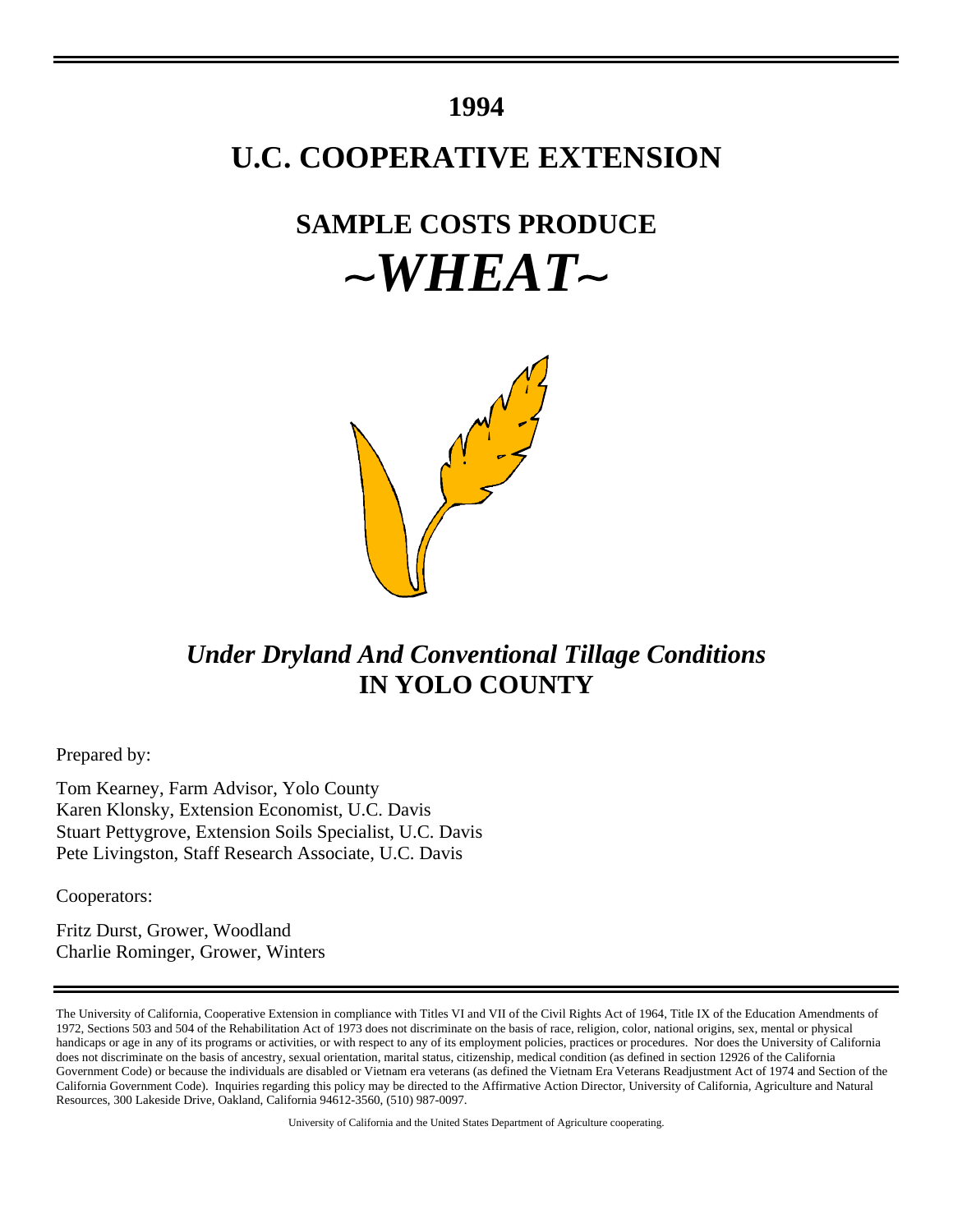### **U.C. COOPERATIVE EXTENSION**

### **GENERAL INFORMATION FOR PRODUCING WHEAT** *Under Dryland And Conventional Tillage Conditions* **Yolo County - 1994**

The detailed costs for wheat production in Yolo County are presented in this study. The hypothetical farm used in this report is based on a survey of selected grower practicing these techniques and consists of 1715 acres of which 130 acres are in conventionally tilled wheat production.

Practices described in this study are based on those production procedures used by the growers surveyed in this study and represent practices used under growing conditions in Yolo County. Sample costs given for labor, materials, equipment and contract services are based on growers' costs and current figures. Some costs and practices detailed in this study may not be applicable to your situation. This study is only intended as a guide and can be used in making production decisions, determining potential returns, preparing budgets and evaluating production loans. A blank *Your Cost* column is provided to enter your actual costs on **Tables 2** and **3**, **Costs Per Acre to Produce Wheat** and **Costs And Returns Per Acre to Produce Wheat**, respectively.

This study consists of General Assumptions for Producing Wheat and eight tables and two charts.

- **Table 1. Costs Per Acre To Produce Wheat**
- **Table 2. Cost And Returns Per Acre To Produce Wheat**
- **Table 3. Monthly Cash Costs Per Acre To Produce Wheat Annual Rotation**
- **Table 4. Whole Farm Annual Equipment, Investment And Business Overhead**
- **Table 5. Hourly Equipment Costs**
- **Table 6. Ranging Analysis**

A companion study entitled, "Sample Costs to Produce Wheat Under Dryland and No-till Conditions in Yolo County - 1994" is available for those interested in conventionally tilled wheat production or a comparison between the two systems. Also available are two dryland barley cost studies entitled, "Sample Costs to Produce Barley Under Dryland and Conventional Tillage Conditions in the Central Coast of California - 1994" and "Sample Costs to Produce Barley Under Dryland and No-till Conditions in the Central Coast of California - 1994". These and other cost of production studies can be obtained by calling (530) 752-1515.

This study was funded by a grant from the California Energy Commission, Energy Efficiency and Local Assistance Division. Energy analysis for this report can be found in "No-Till Wheat and Barley Production in California" and is available at selected local county Cooperative Extension offices, USDA Soil Conservation Service, California Energy Commission, or by phoning LAWR, U. C. Davis at (530) 752-2222.

For an explanation of calculations used for the study refer to the attached General Assumptions or call the Department of Agricultural and Resource Economics, Cooperative Extension, University of California, Davis, California, (530) 752-3589 or the farm advisor in the county of interest**.**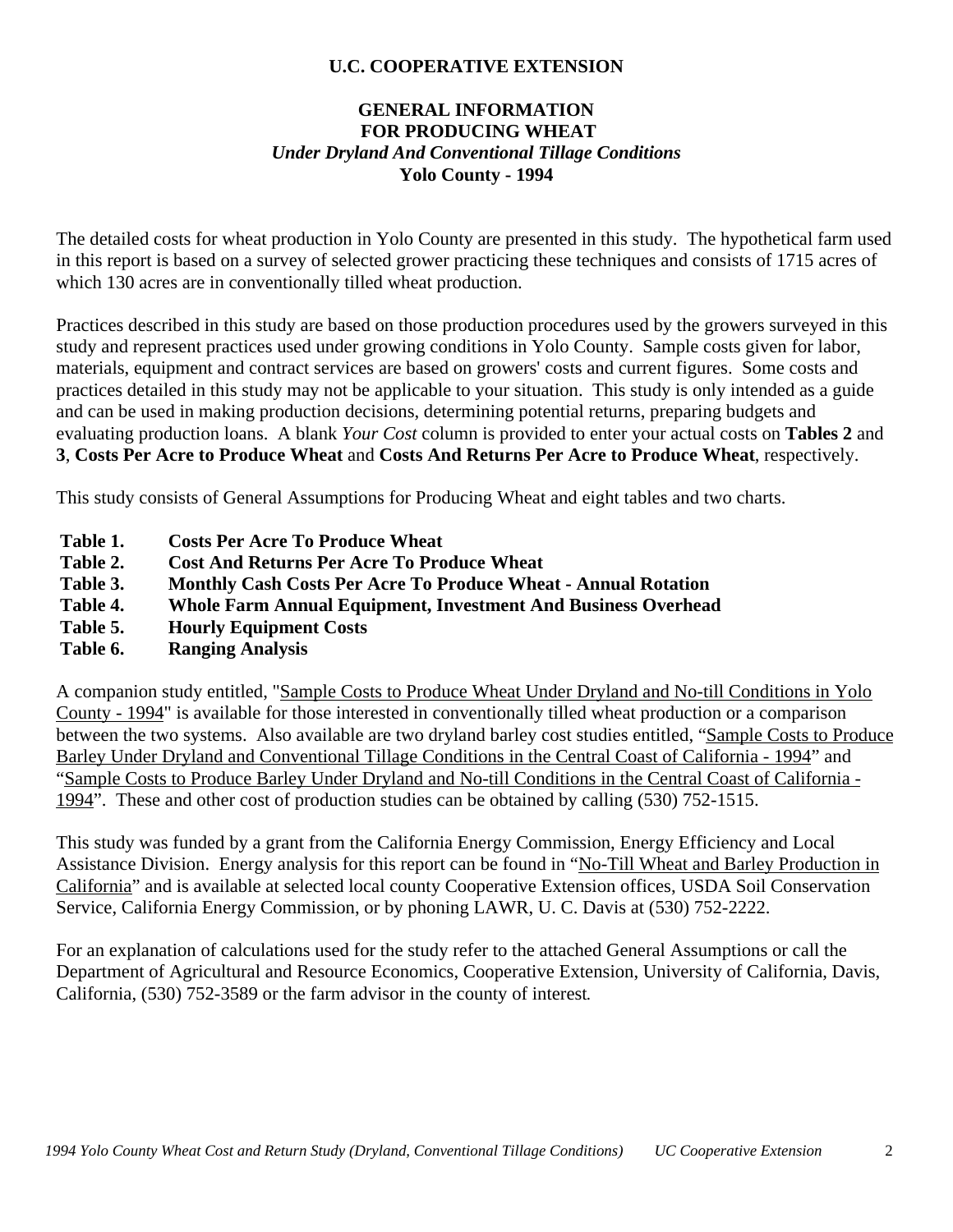### **U.C. COOPERATIVE EXTENSION**

### **GENERAL ASSUMPTIONS FOR PRODUCING WHEAT Under Dryland and Conventional Tillage Conditions Yolo County- 1994**

The following is a description of some general assumptions pertaining to sample costs of producing dryland wheat using non-tillage practices in Yolo County. Practices described should not be considered recommendations by the University of California, but rather represent production procedures considered typical for this crop and area. Some of these costs and practices may not be applicable to your situation nor used during every production year. Additional ones not indicated may be needed.Cultural practices for the production of wheat vary by grower and region. Variations can be significant. The practices and inputs used in this cost study serve only as a sample or guide. These costs are represented on an annual, per acre basis. *The use of trade names in this report does not constitute an endorsement or recommendation by the University of California nor is any criticism implied by omission of other similar products.*

### **1. LAND, CLIMATE, AND ROTATION:**

**Land:** Areas under dryland wheat production in Yolo County are located along the western foothills of the southern Sacramento Valley. This region contains the Dunnigan Hills and the foothill portions of the Capay Valley.

The site for the farm in this study is characterized by terrain of rolling hillsides and hilltops. The soil types predominate in dryland grain fields of the growers interviewed are Corning, Balcom, and Sehorn series, though other soils may also be found. Also characteristic of these farms is the large size. The growers interviewed had farms ranging from 900 to over 8,000 acres, some of which is owned and some leased. The farm for this study consists of 1,715 acres of land of which 150 acres are in actual conventionally tilled, dryland wheat production

**Climate:** Along with soil and topography, rainfall is another important factor affecting which crops can be successfully grown. In the past, rainfall for this region has varied from 6 inches to 40 inches. However, typical annual rainfall usually range from 14 inches to 20 inches, almost all of which comes in the winter months. Historically temperature have ranged from 9\_ to 119\_ F with the extremes, again, occurring in the winter and summer. Average winter temperature is 45° and the summer months average 81°. Growers plan their cropping system around these conditions in order to take advantage of the best possible growing environment for dryland wheat.

**Rotation:** Annual effective rainfall and when it occurs, early flush of weeds, and cultivation timing are probably the most important agronomic factors influencing crop rotation. Dryland wheat is very dependent on the amount of rain and how well it is stored in the soil profile. Low precipitation or weed infestations that use up stored water may cause growers to use a rotation pattern different from the conventional three year rotation; grain - pasture of resident vegetation - fallow.

Depending on the number of fallow years and how the fallow is utilized, i.e. grazing, little or no income generated for one or more years than typical. Rotation can have a beneficial effect on controlling weeds and other pests. Weeds that are not controlled by herbicides are usually managed by rotating into other crops, fallowing the land, and/or cultivation. Other commodities produced and uses for the same acreage in rotation with wheat might include lentils, safflower, vetch, peas, hay, and grazing for livestock.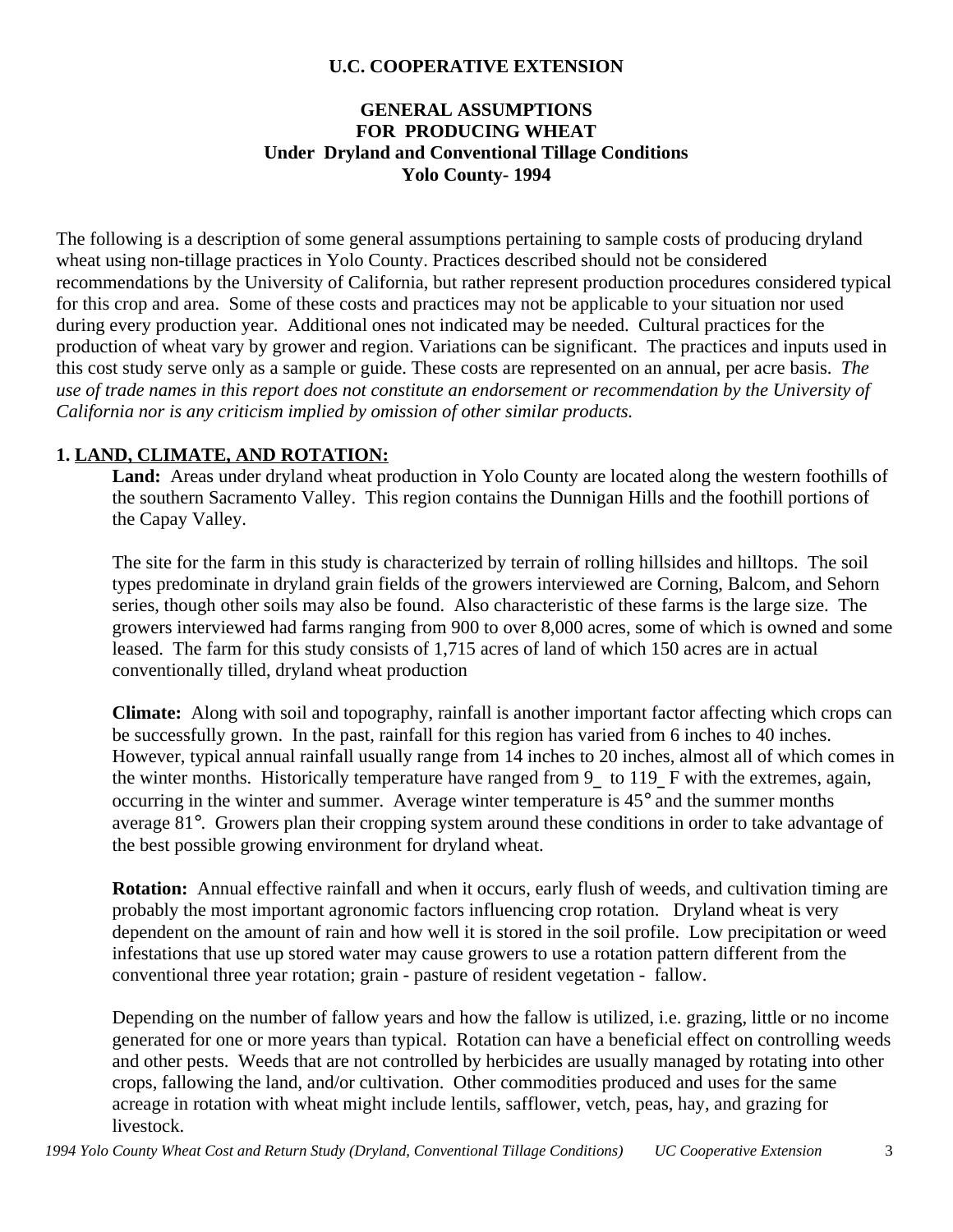### **2. RENTAL AGREEMENT:**

Growers along the western foothills of Yolo County characteristically both own and lease land for dryland wheat production. Leases are charged as a per acre cash rent or a share rent on gross returns or yields. Cash rental for wheat ground typically runs around \$20 to 30 per acre. Share rents on the other hand can be a straight percentage of the gross returns or they can be on a sliding scale with the percentage dependent on the yield. Share rents might normally range between 20 to 30%. The land in this study is leased on a share rent basis at 20% of the gross return per acre.

### **3. GOVERNMENT PROGRAMS:**

Several Federal conservation and crop support programs are used by growers of producing dryland wheat on highly erodable land (HEL). A complete discussion of each of the programs can not be accomplished in this study; it is only meant to briefly describe certain points pertinent to the wheat enterprise described here. Contact your local Agricultural Stabilization and Conservation Service (ASCS) and the Soil Conservation Service (SCS) for further information.

Both ASCS and SCS are Federal agencies which provide expertise for managing various crop and conservation programs at the local level. All of the programs are administered by the ASCS, which handles applications and dispenses moneys. Technical and educational help for the conservation programs, such as measuring crop residue, is performed by the SCS. Management of program activities in counties are mandated to farmer-elected county committees. They provide the overall direction and guidance for planning and coordinating their district's programs. County committees are also responsible for choosing which cultural practices are allowable for growers to use in order to maintain program compliance. These practices are drawn from national list of acceptable conservation practices.

**Conservation Compliance Plan**: All land classified as HEL is required to have and maintain a Conservation Compliance Plan (CCP). A CCP is not a separate program, but a guide for the grower to meet individual conservation program requirements on their HEL. CCPs are designed by the grower and approved by the county committee. It is intended to discourage crop and livestock production on unprotected, HEL. Failure to institute a CCP on designated HEL results in a grower's ineligibility to participate in farm support programs.

**Agricultural Conservation Program**: Growers wishing to produce crops on HEL can do so under the Agricultural Conservation Program (ACP). It is intended to provide cost sharing so that growers can use conservation measures that they might not perform without financial assistance. By providing financial support on a maximum of 75% of the program acreage for three to ten years, growers can transition to a production system that conserves soil and water. The program must be renewed each year. Livestock grazing is allowed under the ACP, but at least 70% plant residue must be left on the surface once the rainy season begins. Grazing lets growers utilize some of the wheat stubble and reduce feed expenditures for livestock.

**Conservation Reserve Program**: The Conservation Reserve Program (CRP) does not allow the designated land be used for crop production. It's purpose is to place HEL in reserve and to convert it to trees (non-crop) or other permanent vegetation in order to enhance wildlife and environmental resources. This means that growers are actually reducing productive crop acreage, though it is more likely marginally, if at all, profitable. In return the grower receives a payment for the acreage put in reserve. By removing this land from production growers are reducing their total energy requirements and cash expenditures and still receiving a return form the land. CRPs require that the land have either trees, permanent cover, or both established and maintained for 10 years. Noxious weeds must be controlled and no grazing is allowed. Early withdrawal from the program will result in severe penalties. Income from government conservation or crop support programs are not included in this study. Actual receipts from programs may vary, but growers should take into consideration additional returns in order to properly determine what their potential return might be.

*1994 Yolo County Wheat Cost and Return Study (Dryland, Conventional Tillage Conditions) UC Cooperative Extension* 4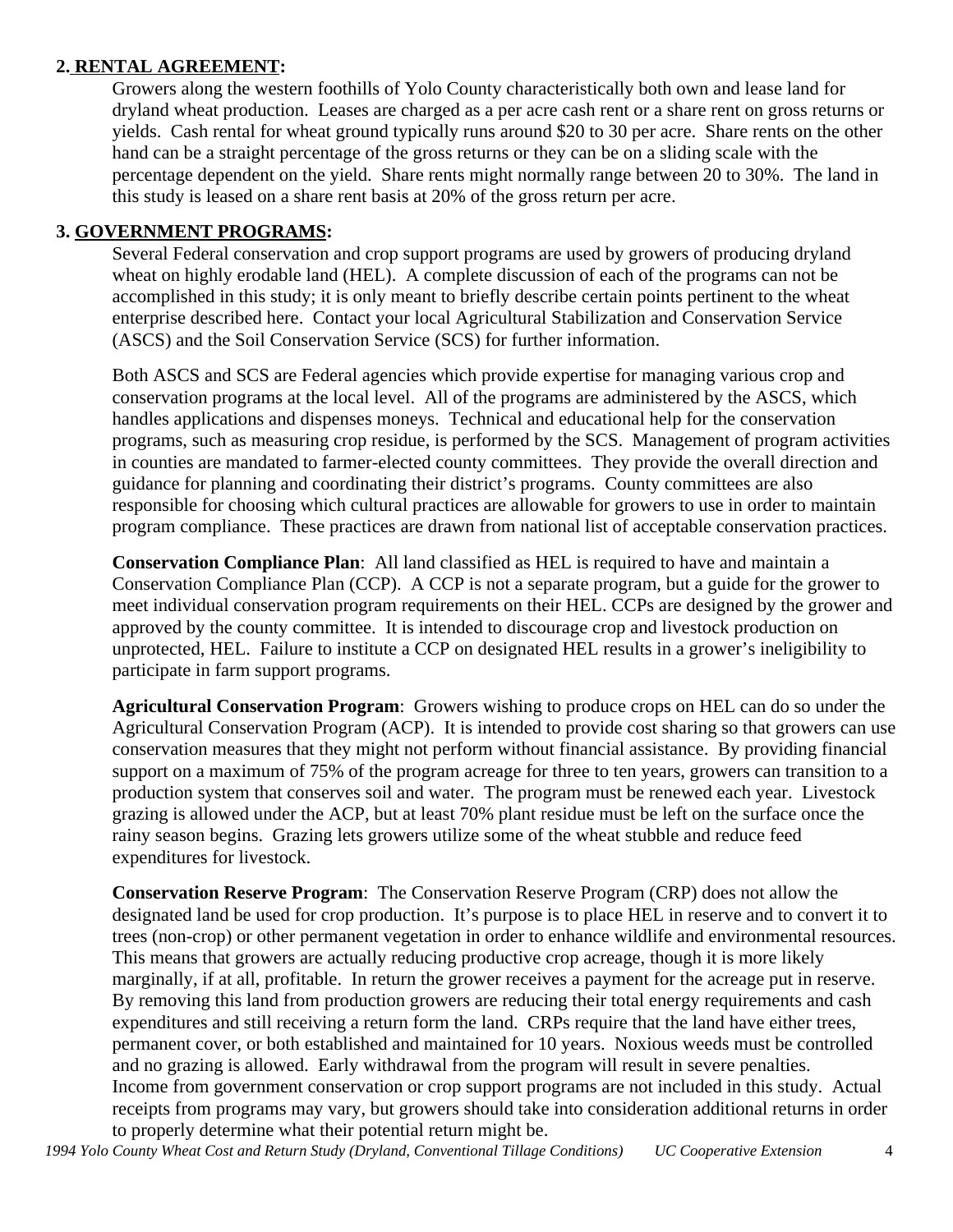### **4. PRODUCTION CULTURAL PRACTICES:**

Cultural practices for the production of conventional tilled, dryland wheat in Yolo County vary somewhat from grower to grower. However, due to the small number of cultural operations used to produce wheat in this type of cropping system, differences between growers' practices are minor. These differences in cultural inputs can be influenced by seasonal pest pressures, soil water availability, and government regulations. The practices and inputs used in this cost study serve only as a guide and are based on actual grower practices.

**Fertilization**: Nitrogen is the primary nutrient needed by wheat to insure adequate yields. While wheat is responsive to nitrogen, timing the application with the proper fertilizer insures that the nitrogen will be available to the plant when needed. Ammonium phosphate (11-52-0) is drilled at 65 pounds of material per acre at planting. This is equivalent to 7.2 pounds of actual nitrogen and 33.8 pounds of  $P_2O_5$  per acre. The nitrogen is supplemented with ammonium sulfate (21-0-0-24) application. In this study, 200 pounds per acre of 21-0-0-24 is surface applied by aircraft after planting.

**Weed Control:** Weed pressures vary each year, but those that currently cause problems for growers in this region consist of ripgut brome (*Bromus diandrus*), wild oats (*Avena fatua* L.), ryegrass (*Lolium perenne* L. ssp. perenne), and zorro fescue. Control of weeds is extremely important under dryland conditions since competition with wheat can cause yields to be reduced. In conventionally tillage systems cultivation and herbicides are both used to manage weeds. Due to a lack of adequate herbicides and mechanical controls, ripgut brome continues to cause yield losses. However; by using discs or cultivators for this purpose soil moisture can be lost which can increase the fallow period in the rotation needed to store enough soil moisture for the next wheat crop.

From March through April plowing and discing are performed to prepare the seedbed and till under emerged weeds. The only herbicide application follows planting in January or February of the next year. A combination of Buctril- and Hoelon- for control of wild oats and various broadleaf plants is sprayed by aircraft. When ground can be reworked during winter or early spring, 2,4-D is often used to provide weed adequate control; This practice is not included in this study.

**Planting**: Planting is a crucial operation due to time constraints for planting dryland small grains. With usually very large acreage of wheat to plant in a limited amount of time, growers planting into tilled soil can use 75-160 horsepower tractors to pull a very wide drill. In this study a 30 foot wide drill is used to accomplish this task.

Farmers growing wheat under dryland conditions seed in the range of 90 to 110 pounds per acre. In this study a seeding rate of 100 pounds of wheat per acre is used.

The pesticides, rates, and cultural practices mentioned in this cost study are a few of those that are listed in the UC IPM Small Grains Pest Management Guidelines and Integrated Pest Management For Small Grains. Written recommendations are required for many pesticides and are made by licensed pest control advisors. For information and pesticide use permits, contact the local county Agricultural Commissioner's office. Contact your local farm advisor for advice on production practices.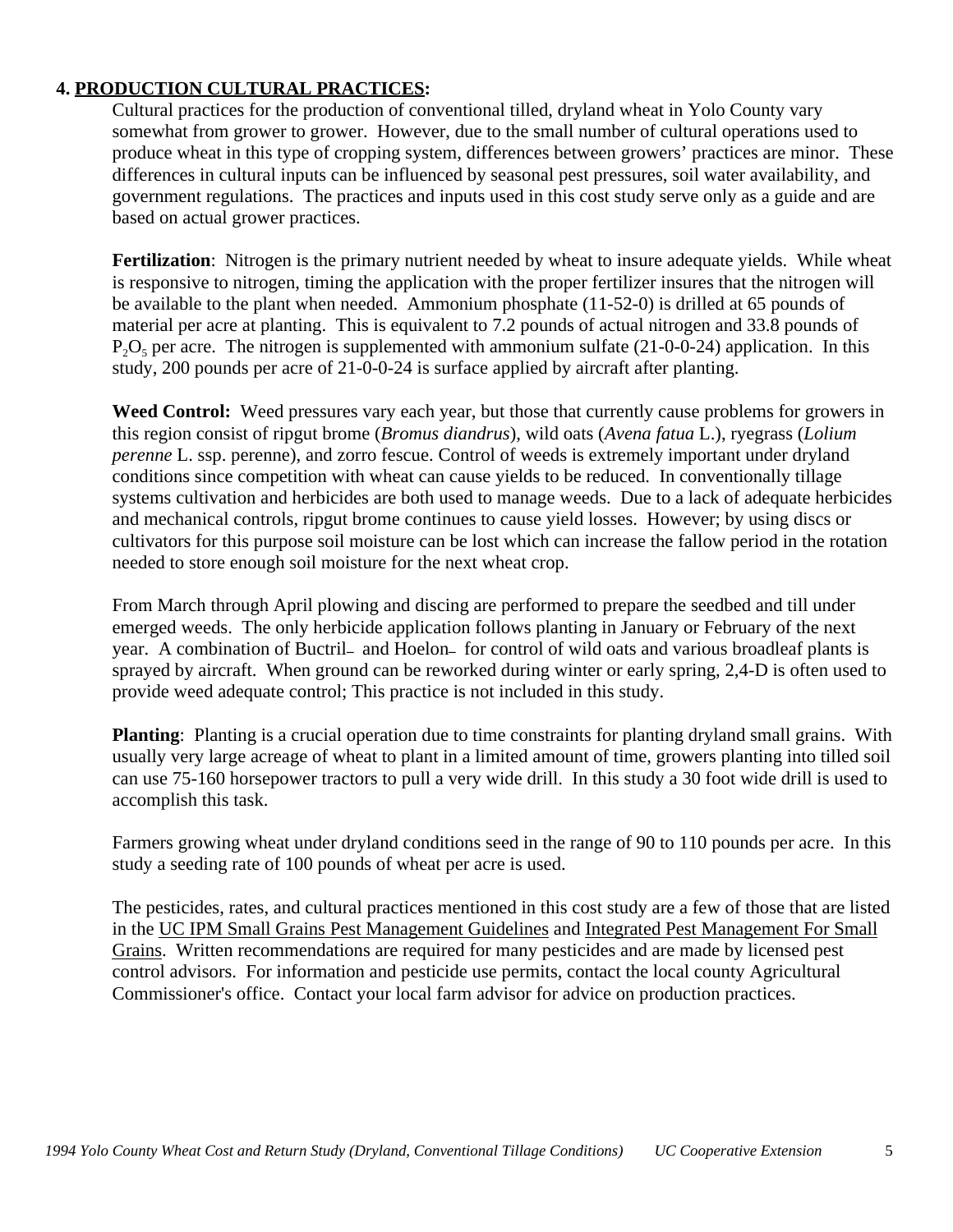#### **5. GROWER COMMENTS:**

Growers interviewed expressed different views on the benefits and deficiencies of a summer fallow wheat production. The following section highlights anecdotal information that growers have observed in their experiences growing dryland wheat. One of the most emphasized points made by some of the growers was that this type of cropping system increased the amount of water that infiltrates the surface and is held in the soil profile. This has allowed a few of them to grow crops on an annual basis. The advantage to not leaving fields fallow for one to two years following a crop is that a return is realized annually. While yields are sometimes lower in an annual rotation system the fact of having income every year as opposed to every second or third year allows the growers to economically sustain their farms. In fact, farmers utilizing no-till system felt that the drought had no adverse affect on their yield. Growers that have moved to an annual rotation, alternating wheat with legumes or safflower, feel that the key to non tillage in dryland wheat is the rotation. These growers are still experimenting with different rotations that will fit their requirements for weed control and profitability.

Erosion control is another benefit of no-till wheat and is the primary reason for many government programs available to the growers. Some of the land farmed dryland in this region is classified as highly erodable by the SCS. Yet all of the farmers in this study said they had either none or very little erosion problems on this land. One grower said that most of their HEL ground was put into the CRP, so consequently has very little HEL in production.

Those growers that have the right conditions to utilize an annual cropping system have found better success in controlling weeds when they are able to rotate fields to a different crop each year rather than leave them fallow and control them with herbicides exclusively. Although rotation manages many weeds, herbicides are necessary for control. Growers expressed that substituting herbicides for discing or cultivation increased speed over the fields and reduced machinery and labor costs. The biggest problem that growers saw with the switch from mechanical to chemical control was the relatively few materials that will control certain weeds. No available herbicides can provide adequate control for zorro fescue which is a problem.

All of the growers participate in several government farm programs. These include acreage set asides, ACP, and CRP. Which programs were used depend on the situation of each of the growers. See the Government Programs section for a better description or contact your local ASCS or SCS office.

With as many advantages provided by a non tillage cropping system, growers still voiced certain disadvantages. Machinery has made non tillage systems possible, specifically the no-till drill. Yet much of this type of equipment is very expensive, requiring large capital investments. Certain growers also noted that the expense of no-till drills deters them from purchasing one especially with the no-till wheat system unproved to them. An option would be to rent or lease a no-till drill, but there are none available for rental if they wished to seed under a non-tillage system. Since no-till drills are designed to make an opening in untilled soil, a great amount of weight is required to force the coulters into the ground. Seeding with a fully loaded no-till drill on hillsides slows the time in which an acre can be planted and increases the size of tractor needed to pull it. When a limited planting window is available, slower planting time can increase a growers risk for failing to plant all of their acreage. However, it was the opinion of some that the no-till system has increased the organic matter content of their soils to the point where it is easier to work and will, thereby, lower fuel consumption by reducing time in the field.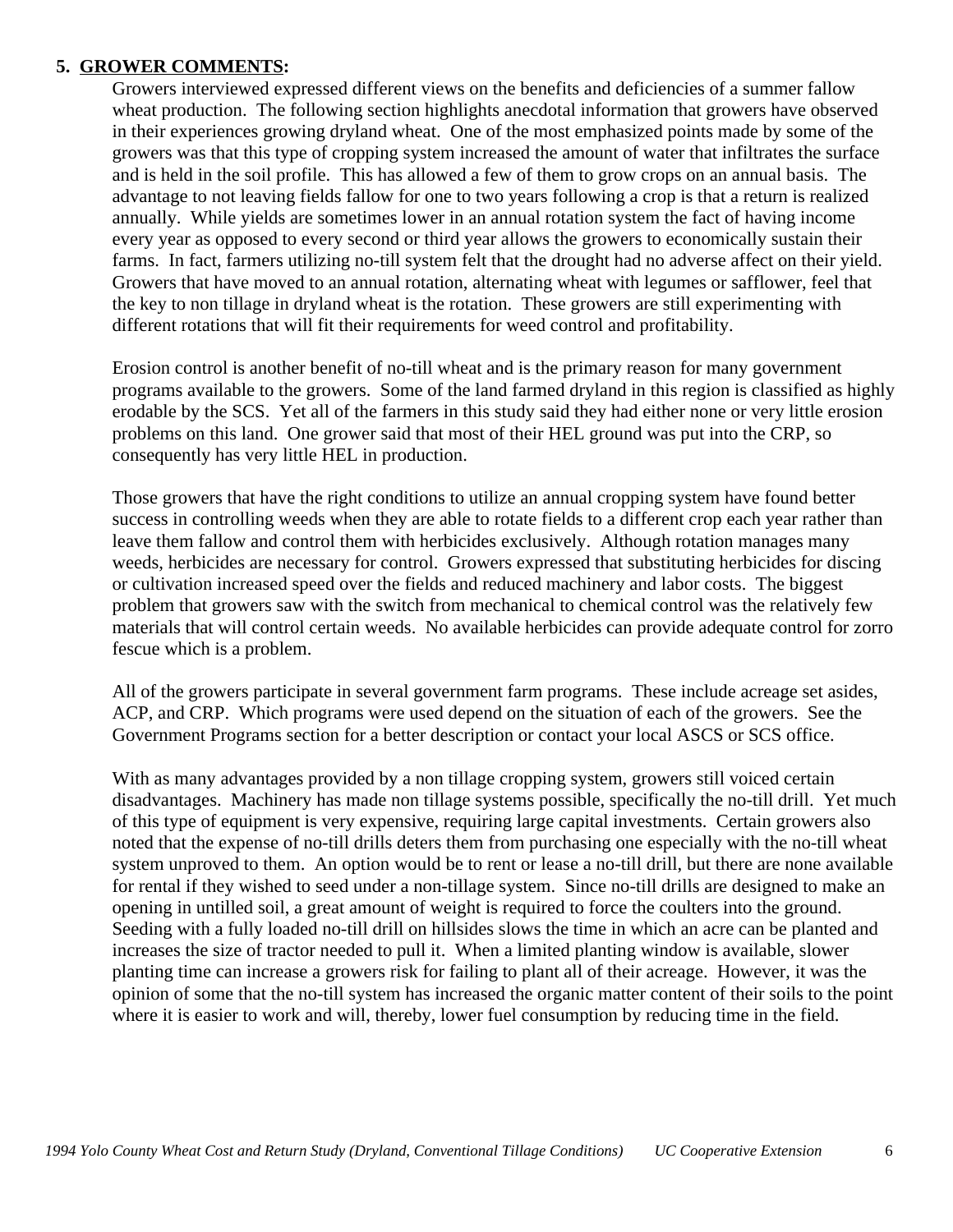#### **6. HARVEST AND TRANSPORTATION:**

**Harvest**: Growers in the Yolo County own their harvest equipment. This compliment of equipment consists of combines, bankout wagons, truck-tractors, and several grain trailers. The combines are specifically designed for hillside use. This design lets the grain platform (or header) and tires run at the same slope as the hill while the cab and grain bin remain upright. To harvest the grain in a timely manner, a 24 foot header are used. Bankout wagons are employed to haul grain from the combines to empty trailers along the roadside. Full trailers are hauled from the fields to either on farm storage facilities or to market were it is sold.

**Transportation:** While many growers own trucks and trailers, they usually have the grain hauled to storage by commercial carriers or the cooperative's trucks. The other option is to transport the wheat with their own equipment. In either situation growers bear the cost of transportation. Typical hauling charges might be \$8 per ton hauled from on-farm storage and \$10 per ton to haul grain from the field. Transportation rate used in this study is \$8 per ton for transporting from the field to storage.

Equipment for harvest operations are inventoried in investment costs on Table 4, and labor, fuel, repairs, depreciation, and operating interest, are calculated as harvest costs in Table 1. If a grower contracts his harvest operation all harvesting equipment should be removed from investment costs in Table 4, its appropriate cost should be subtracted from harvest costs in Table 1 and a custom charge would then be added.

### **7. YIELDS & RETURNS:**

**Yields**: The yield for wheat grown in the Yolo County that is used in this study is 2,940 pounds per acre. Yield variations will occur due to the many environmental factors that can affect dryland farming.

**Returns**: An estimated price of a \$112.60 per ton or \$5.63 per hundredweight (Cwt) of grain is used to calculate returns. The return price is an average based on the previous five years for feed grain and is shown in Table 2.

This study does not include any income from any of the government programs. However; the profit/loss shown in Table 6 indicates how important federal farm programs are in dryland wheat production and require consideration by individual growers and landowners. A number of programs do exist that can provide support to growers farming on highly erodable land. These include the CRP and ACP. Growers should contact local ASCS and SCS offices to determine how best to use these services. Returns, as shown in Table 6**,** will vary and the yields and prices used in this cost study are, at best, estimates taking into consideration current situations.

### **8. RISK:**

Risk is caused by various sources of uncertainty which include production, price, and financial. Examples of these are insect damage, a decrease in price, and increase in interest rates. The risks associated with producing wheat in the Yolo County under non tillage, dryland conditions should not be minimized. While this study makes every effort to model a production system based on typical, real world practices, it cannot fully represent financial, agronomic and market risks which affect the profitability and economic viability of wheat production. Additionally, some of the equipment required to plant. grow, and harvest wheat can be very capital intensive. Growers should consider all of the agronomic and economic risks before committing resources to wheat production in the Yolo County.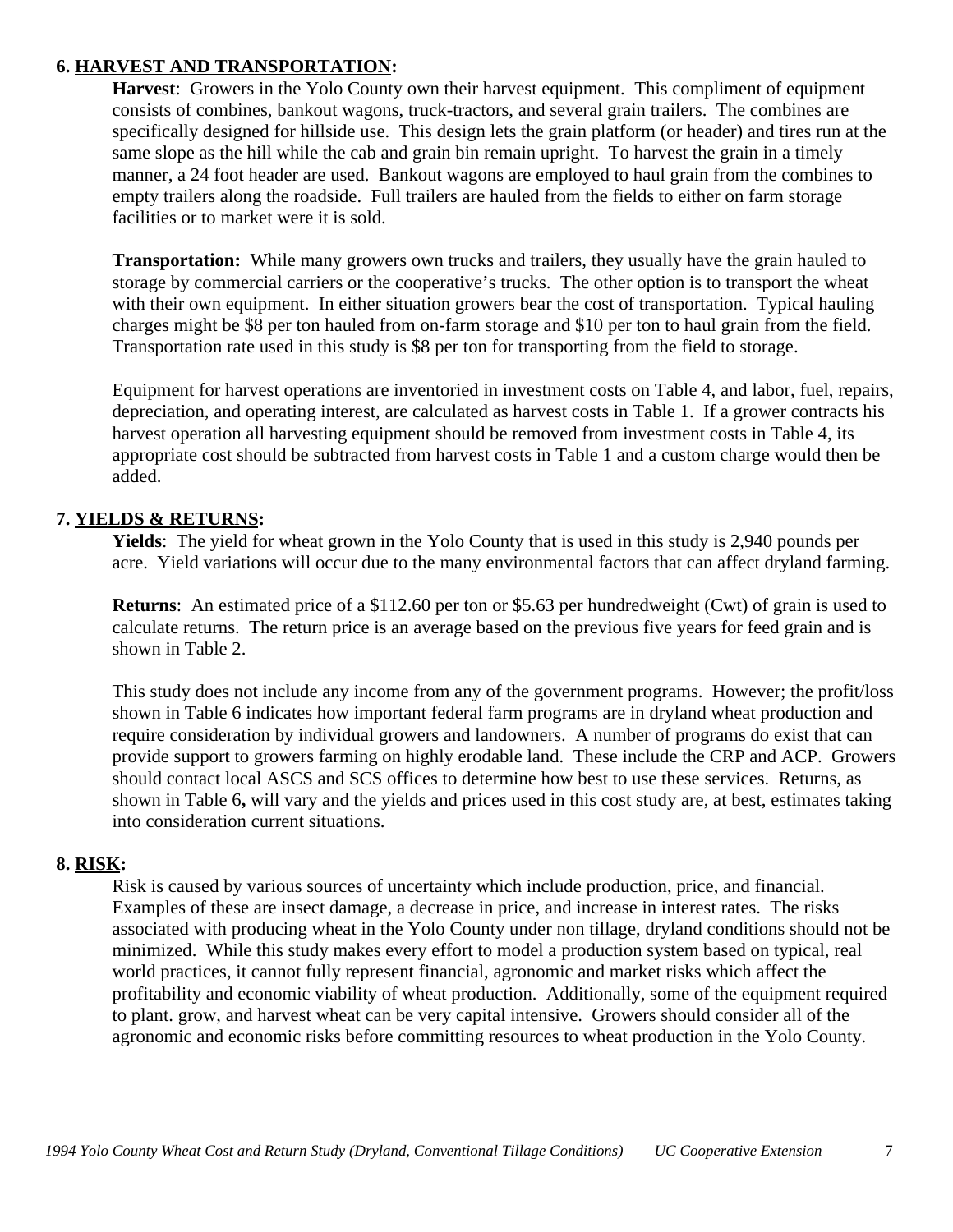#### **9. LABOR:**

Hourly wages for workers is \$6.50 per hour for both machine and non-machine workers. This is based on wages paid by the growers in this study. Adding 34% for Workers Compensation, Social Security, Medicare, insurance, and other possible benefits gives the labor rates shown of \$8.71 per hour for both machine labor and non-machine labor. Some of the labor supplied to the farms may be from family members, but they are still paid the same rate in this study. Labor for operations involving machinery are 20% higher than the operation time given in Table 1 to account for the extra labor involved in equipment set up, moving, maintenance, work breaks, and repair. Wages for management is not included as a cash cost. Any return above total costs is considered a return to management and risk.

### **10**. **CASH OVERHEAD:**

Cash overhead consists of various cash expenses paid out during the year that are assigned to the whole farm and not to a particular operation. These costs include property taxes, interest on operating capital, office expense, liability and property insurance, and equipment repairs.

**Property Taxes:** Counties charge a base property tax rate of 1% on the assessed value of the property. In some counties special assessment districts exist and charge additional taxes on property including equipment, buildings, and improvements. For this study, county taxes are calculated as 1% of the average value of the property. Average value equals new cost plus salvage value divided by 2 on a per acre basis.

**Interest On Operating Capital:** Interest on operating capital is based on cash operating costs and is calculated monthly until harvest at a nominal rate of 7.89% per year. A nominal interest rate is the going market cost of borrowed funds.

**Insurance:** Insurance for farm investments vary depending on the assets included and the amount of coverage. Property insurance provides coverage for property loss and is charged at 0.713% of the average value of the assets over their useful life. Liability insurance covers accidents on the farm and costs \$960 for the entire farm or \$0.56 per acre.

**Office Expense:** Office and business expenses are estimated at \$20 per acre. These expenses include office supplies, telephones, bookkeeping, accounting, legal fees, road maintenance, etc. Cash overhead costs are found in Tables 1, 2, 3, and 4.

### **11. NON-CASH OVERHEAD:**

Non-cash overhead is comprised of depreciation and interest charged on equipment and other investments. Although farm equipment on typical farm in the Yolo County is often purchased used, this study shows the current purchase price for new equipment adjusted to 50% of new value to indicate a mix of new and used equipment. Annual equipment and investments costs are shown in Tables 1, 2, and 4. They represent depreciation and opportunity cost for each investment on an annual per acre basis.

**Depreciation:** Depreciation is a reduction in market value of investments due to wear, obsolescence, and age, and is on a straight line basis. Annual depreciation is calculated as purchase price minus salvage value divided by years the investment is held. The purchase price and years of life are shown in Table 4.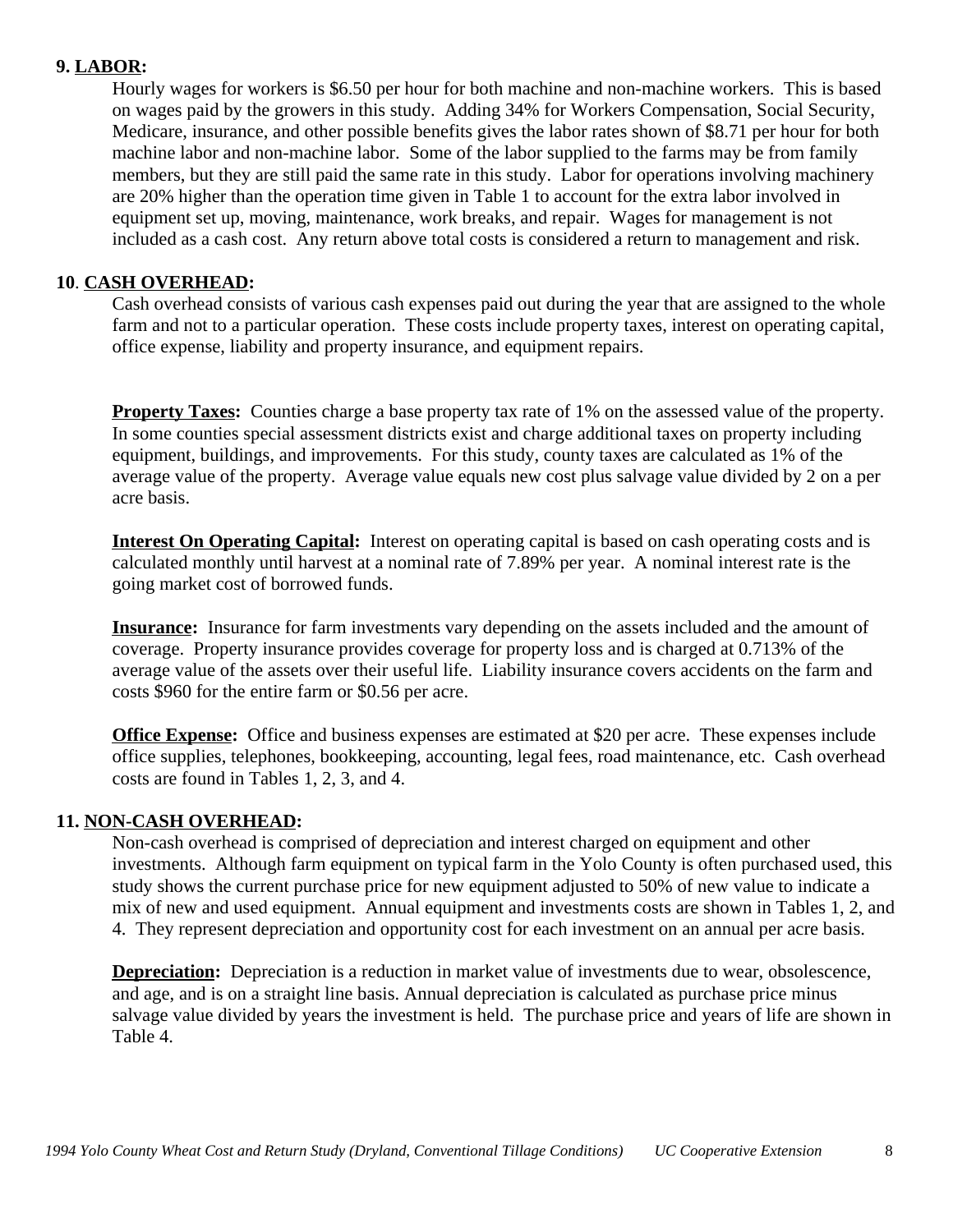**Interest On Investment:** Interest is charged on investments to account for income foregone (opportunity cost) that could be received from an alternative investment. The investments are assumed to be owned outright. Therefore, interest on investments is a non-cash cost. Investments include land, buildings, and equipment. Interest is calculated as the average value of the investment during its useful life, multiplied by 3.72% per year. Average value for equipment and buildings equals new cost plus salvage value divided by 2 on a per acre basis.

**Average Value:** The average value for land is equal to the purchase price because land does not depreciate. The interest rate used to calculate opportunity cost is estimated as a ten year average of the agricultural sector longrun rate of return to production assets from current income. It is used to reflect the long-term realized rate of return to these specialized resources that can only be used effectively in the agricultural sector.

### **12. EQUIPMENT CASH COSTS:**

Equipment costs are composed of three parts; non-cash overhead, cash overhead, and operating costs. Both of the overhead factors have been discussed in previous sections. The operating costs consist of fuel, lubrication, and repairs.

In allocating the equipment costs on a per acre basis, the following hourly charges are calculated first and shown in Table 8. Repair costs are based on purchase price, annual hours of use, total hours of life, and repair coefficients formulated by the American Society of Agricultural Engineers (ASAE). Fuel and lubrication costs are also determined by ASAE equations based on maximum PTO hp, and type of fuel used. The fuel and repair cost per acre for each operation in Tables 1 and 4 is determined by multiplying the total hourly operating cost in Table 5 for each piece of equipment used for the cultural practice by the number of hours per acre for that operation. Tractor time is 10% higher than implement time for a given operation to account for setup time. Prices for on-farm delivery of diesel and gasoline are \$0.85 and \$1.17 per gallon, respectively.

#### **REFERENCES:**

- 1. American Society of Agricultural Engineers. 1992. American Society of Agricultural Engineers Standards Yearbook. St. Joseph, MI.
- 2. Boelje, Michael D., and Vernon R. Eidman. 1984. Farm Management. John Wiley and Sons. New York, NY
- 3. Statewide IPM Project. 1981. Integrated Pest Management for Small Grains. Pub. 3312. UC DANR. Oakland, CA.
- 4. Statewide IPM Project. 1990. UC Pest Management Guidelines, Small Grains. *In*: UC IPM Pest Management Guidelines. Pub. 3339. UC DANR. Oakland, CA.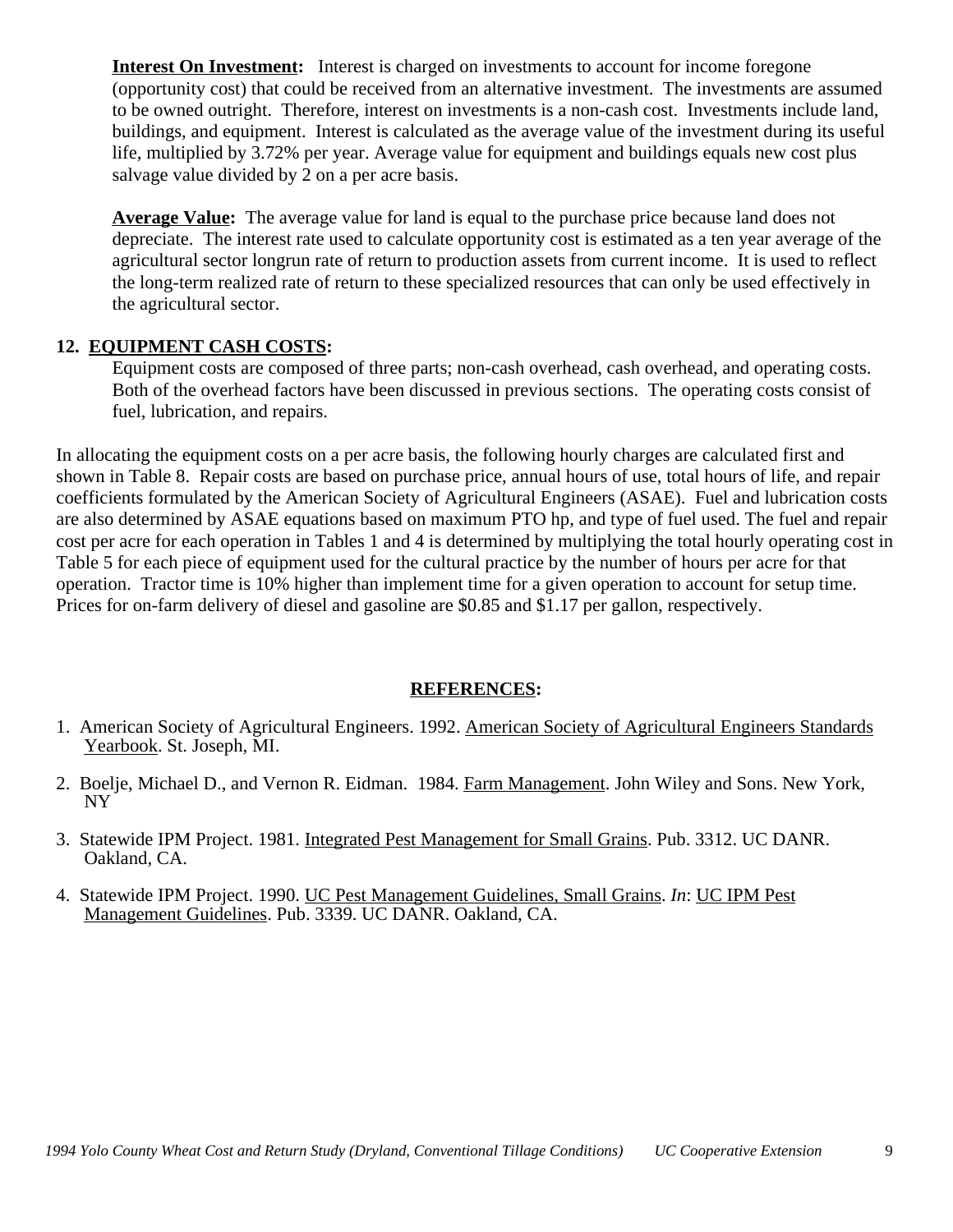#### U.C. COOPERATIVE EXTENSION COSTS PER ACRE TO PRODUCE WHEAT DRYLAND & CONVENTIONAL TILLAGE CONDITIONS YOLO COUNTY - 1994

|  | Labor Rate: \$8.71/hr. machine labor | Interest Rate: 7.89%      |  |
|--|--------------------------------------|---------------------------|--|
|  | \$8.71/hr. non-machine labor         | Yield per Acre: 18.91 Cwt |  |

Labor Rate: \$8.71/hr. machine labor Interest Rate: 7.89%

|                                                | Operation                             |             |                      | --------------------        Cash and Labor Costs per Acre --------------- |                    |                            |      |
|------------------------------------------------|---------------------------------------|-------------|----------------------|---------------------------------------------------------------------------|--------------------|----------------------------|------|
|                                                |                                       |             |                      | Time Cabor Fuel, Lube Material                                            |                    | Custom/ Total              | Your |
| Operation                                      | $(Hrs/A)$ Cost                        |             |                      | & Repairs Cost                                                            |                    | Rent Cost                  | Cost |
| Cultural:                                      |                                       |             |                      |                                                                           |                    |                            |      |
| Plow Fallow Ground                             | 0.40                                  |             |                      | 4.18 9.41 0.00                                                            | 0.00               | 13.59                      |      |
| Disc Field - 2X                                | 0.40                                  |             |                      | 4.18 9.51 0.00                                                            | 0.00               | 13.69                      |      |
| Plant                                          | 0.09                                  |             |                      | $0.94$ $3.18$ $20.71$                                                     | 0.00               | 24.83                      |      |
| Apply Fertilizer                               | 0.00                                  |             |                      | $0.00$ $0.00$ $13.80$                                                     |                    | 7.70 21.50                 |      |
| Apply Herbicide                                |                                       |             | $0.00$ $0.00$ $0.00$ |                                                                           | 22.90 7.50 30.40   |                            |      |
| Pickup Truck Use                               | 0.17<br>----------                    | ----------- |                      | $1.74$ $1.23$ 0.00<br>-----------                                         | 0.00<br>__________ | 2.97<br>----------         |      |
| TOTAL CULTURAL COSTS                           | 1.06                                  | 11.04       | 23.32                | 57.42                                                                     | 15.20              | 106.98                     |      |
| Harvest:                                       |                                       |             |                      |                                                                           |                    |                            |      |
| Combine Grain                                  |                                       |             |                      | $0.29$ $2.99$ $5.03$ $0.00$ $0.00$ $8.02$                                 |                    |                            |      |
| Haul To Market                                 |                                       |             |                      | $0.00$ $0.00$ $0.00$ $0.00$ $0.00$ $11.76$ $11.76$<br>___________         |                    |                            |      |
| TOTAL HARVEST COSTS<br>_______________________ |                                       |             |                      | $0.29$ 2.99 5.03 0.00 11.76 19.78                                         |                    |                            |      |
| Interest on operating capital @ 7.89%          |                                       |             |                      |                                                                           |                    | 6.62                       |      |
| TOTAL OPERATING COSTS/ACRE                     |                                       |             |                      | 14.03 28.35 57.42 26.96 133.37                                            |                    |                            |      |
| TOTAL OPERATING COSTS/CWT                      |                                       |             |                      |                                                                           |                    | 4.54                       |      |
| CASH OVERHEAD:                                 |                                       |             |                      |                                                                           |                    |                            |      |
| Share Rent @ 20% Of Gross Returns              |                                       |             |                      |                                                                           |                    | 32.93                      |      |
| Office Expense                                 |                                       |             |                      |                                                                           |                    | 20.00                      |      |
| Liability Insurance                            |                                       |             |                      |                                                                           |                    | 0.56                       |      |
| Property Taxes                                 |                                       |             |                      |                                                                           |                    | 2.05                       |      |
| Property Insurance                             |                                       |             |                      |                                                                           |                    | 1.46                       |      |
| Investment Repairs                             |                                       |             |                      |                                                                           |                    | 6.17                       |      |
| TOTAL CASH OVERHEAD COSTS                      | ------------------------------------- |             |                      |                                                                           |                    | . _ _ _ _ _ _ _ _<br>63.16 |      |
| TOTAL CASH COSTS/ACRE                          |                                       |             |                      |                                                                           |                    | 196.53                     |      |
| TOTAL CASH COSTS/CWT                           |                                       |             |                      |                                                                           |                    | 6.68                       |      |
|                                                |                                       |             |                      |                                                                           |                    |                            |      |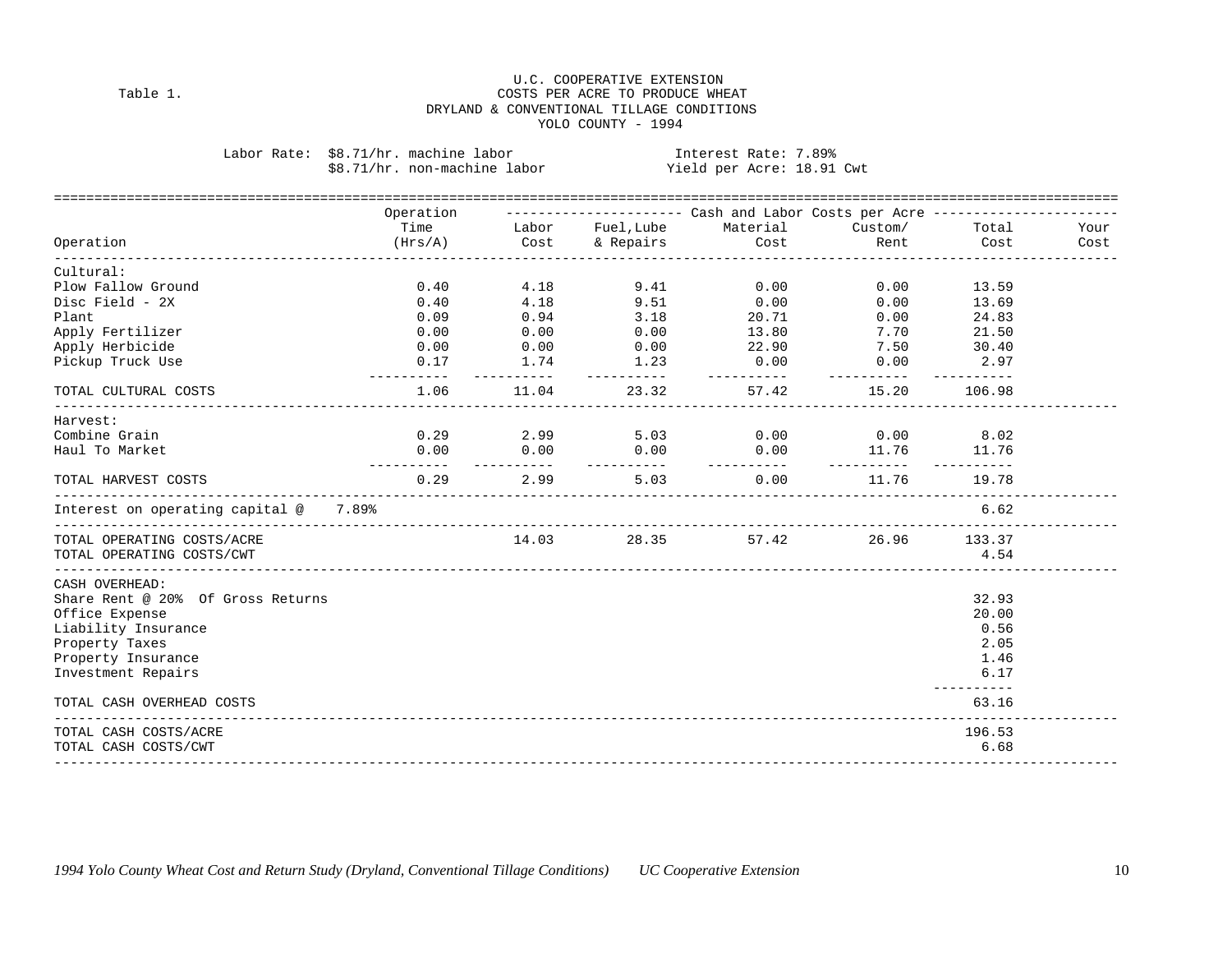#### U.C. COOPERATIVE EXTENSION COSTS PER ACRE TO PRODUCE WHEAT DRYLAND & CONVENTIONAL TILLAGE CONDITIONS YOLO COUNTY - 1994 Table 1. Continued

------------------------------------------------------------------------------------------------------------------------------------

| ----------- Annual Cost ------------<br>Depreciation<br>Interest @ 3.72%<br>Acre<br>Investment<br>_____________<br>___________________<br>----------<br>2.13<br>Shop Buildings<br>42.58<br>0.79<br>2.92<br>Shop Tools<br>6.41<br>0.58<br>0.13<br>0.71<br>21.31<br>1.46<br>Fuel Tanks<br>1.07<br>0.40<br>46.65<br>8.40<br>9.35<br>Truck Tractor<br>0.95<br>23.32<br>4.20<br>Trailers - 2 Each<br>0.48<br>4.68<br>5.83<br>0.35<br>0.12<br>0.47<br>Trailer - Lowbed<br>14.38<br>0.94<br>Storage Shed<br>0.65<br>0.29<br>10.01<br>0.60<br>0.20<br>0.81<br>Seed Truck<br>Equipment Shed<br>9.07<br>0.41<br>0.19<br>0.59<br>2.46<br>Fuel Wagon<br>0.11<br>0.05<br>0.16<br>Carryall<br>8.07<br>0.48<br>0.17<br>0.65<br>185.97<br>14.39<br>3.84<br>18.24<br>Equipment<br>376.07<br>7.61<br>TOTAL NON-CASH OVERHEAD COSTS<br>33.36<br>40.97<br>237.51<br>TOTAL COSTS/ACRE<br>8.08<br>TOTAL COSTS/CWT | NON-CASH OVERHEAD: |               |  |  |
|---------------------------------------------------------------------------------------------------------------------------------------------------------------------------------------------------------------------------------------------------------------------------------------------------------------------------------------------------------------------------------------------------------------------------------------------------------------------------------------------------------------------------------------------------------------------------------------------------------------------------------------------------------------------------------------------------------------------------------------------------------------------------------------------------------------------------------------------------------------------------------------------|--------------------|---------------|--|--|
|                                                                                                                                                                                                                                                                                                                                                                                                                                                                                                                                                                                                                                                                                                                                                                                                                                                                                             |                    | Per producing |  |  |
|                                                                                                                                                                                                                                                                                                                                                                                                                                                                                                                                                                                                                                                                                                                                                                                                                                                                                             |                    |               |  |  |
|                                                                                                                                                                                                                                                                                                                                                                                                                                                                                                                                                                                                                                                                                                                                                                                                                                                                                             |                    |               |  |  |
|                                                                                                                                                                                                                                                                                                                                                                                                                                                                                                                                                                                                                                                                                                                                                                                                                                                                                             |                    |               |  |  |
|                                                                                                                                                                                                                                                                                                                                                                                                                                                                                                                                                                                                                                                                                                                                                                                                                                                                                             |                    |               |  |  |
|                                                                                                                                                                                                                                                                                                                                                                                                                                                                                                                                                                                                                                                                                                                                                                                                                                                                                             |                    |               |  |  |
|                                                                                                                                                                                                                                                                                                                                                                                                                                                                                                                                                                                                                                                                                                                                                                                                                                                                                             |                    |               |  |  |
|                                                                                                                                                                                                                                                                                                                                                                                                                                                                                                                                                                                                                                                                                                                                                                                                                                                                                             |                    |               |  |  |
|                                                                                                                                                                                                                                                                                                                                                                                                                                                                                                                                                                                                                                                                                                                                                                                                                                                                                             |                    |               |  |  |
|                                                                                                                                                                                                                                                                                                                                                                                                                                                                                                                                                                                                                                                                                                                                                                                                                                                                                             |                    |               |  |  |
|                                                                                                                                                                                                                                                                                                                                                                                                                                                                                                                                                                                                                                                                                                                                                                                                                                                                                             |                    |               |  |  |
|                                                                                                                                                                                                                                                                                                                                                                                                                                                                                                                                                                                                                                                                                                                                                                                                                                                                                             |                    |               |  |  |
|                                                                                                                                                                                                                                                                                                                                                                                                                                                                                                                                                                                                                                                                                                                                                                                                                                                                                             |                    |               |  |  |
|                                                                                                                                                                                                                                                                                                                                                                                                                                                                                                                                                                                                                                                                                                                                                                                                                                                                                             |                    |               |  |  |
|                                                                                                                                                                                                                                                                                                                                                                                                                                                                                                                                                                                                                                                                                                                                                                                                                                                                                             |                    |               |  |  |
|                                                                                                                                                                                                                                                                                                                                                                                                                                                                                                                                                                                                                                                                                                                                                                                                                                                                                             |                    |               |  |  |
|                                                                                                                                                                                                                                                                                                                                                                                                                                                                                                                                                                                                                                                                                                                                                                                                                                                                                             |                    |               |  |  |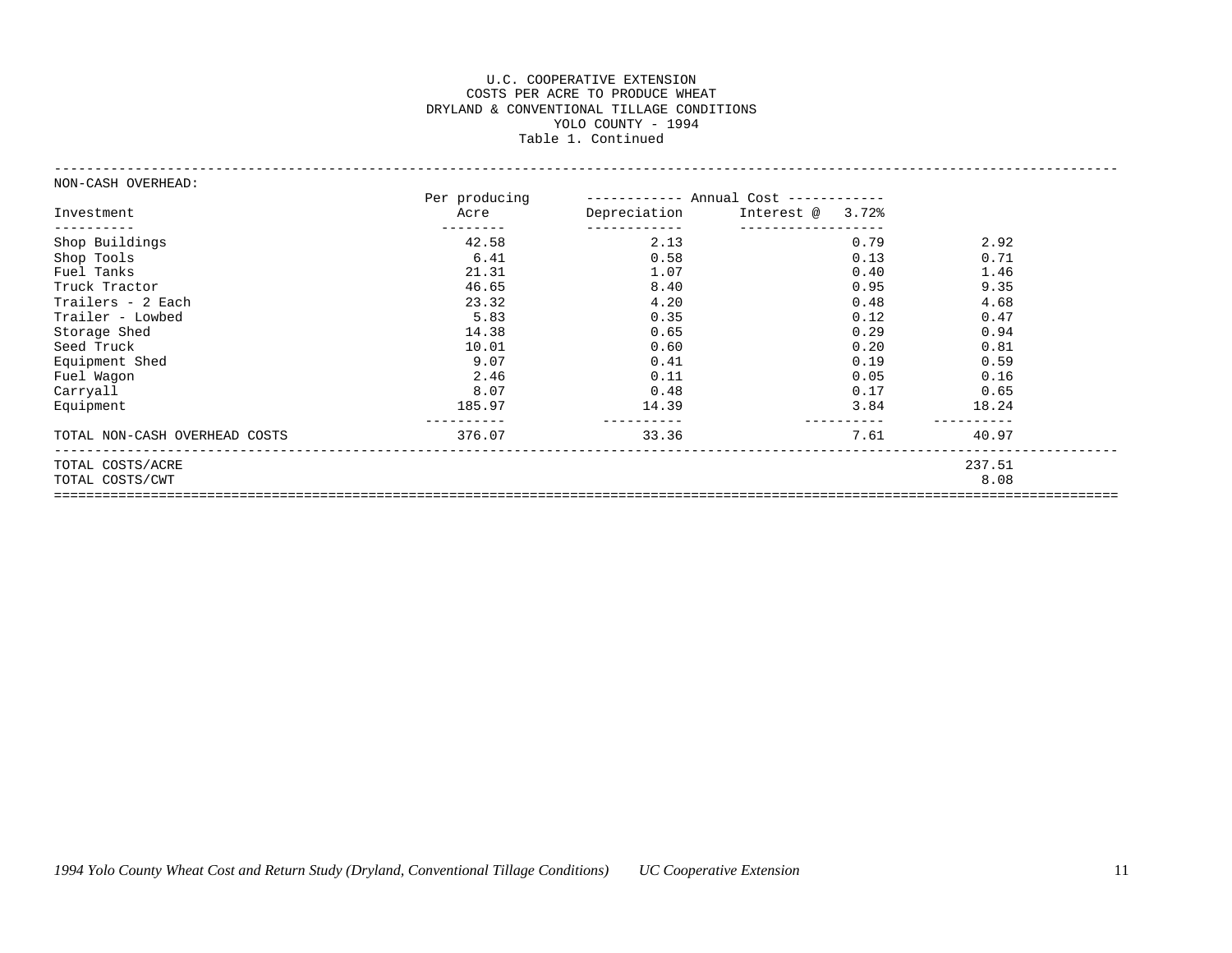#### U.C. COOPERATIVE EXTENSION Table 2.  $\sim$  COSTS AND RETURNS PER ACRE TO PRODUCE WHEAT DRYLAND & CONVENTIONAL TILLAGE CONDITIONS

#### YOLO COUNTY -1994

|                                                              |                                 |           | Price or Value or<br>Quantity/Acre Unit Cost/Unit Cost/Acre |                      | Your<br>Cost |
|--------------------------------------------------------------|---------------------------------|-----------|-------------------------------------------------------------|----------------------|--------------|
| GROSS RETURNS                                                |                                 |           |                                                             |                      |              |
| Wheat                                                        |                                 |           | 29.40 Cwt 5.60                                              | 164.64               |              |
| TOTAL GROSS RETURNS FOR WHEAT CONV                           |                                 |           |                                                             | ----------<br>164.64 |              |
| OPERATING COSTS                                              |                                 |           |                                                             |                      |              |
| Seed:                                                        |                                 |           |                                                             |                      |              |
| Wheat Seed - Serra 100.00 Lb                                 |                                 |           |                                                             | $0.12$ 12.00         |              |
| Fertilizer:                                                  |                                 |           |                                                             |                      |              |
| $11 - 52 - 0$                                                | 65.00                           | Lb        | 0.134                                                       | 8.71                 |              |
| $21 - 0 - 0 - 24$                                            | 200.00                          | Lb        |                                                             | $0.069$ 13.80        |              |
| Custom:                                                      |                                 |           |                                                             |                      |              |
| Air Application - Fert. 2.00 Cwt                             |                                 |           | 3.85                                                        | 7.70                 |              |
|                                                              |                                 |           | 7.50                                                        | 7.50                 |              |
| Air Application - Herb. 1.00 Acre<br>Market Hauling 1.47 Ton |                                 |           | 8.00                                                        | 11.76                |              |
| Herbicide:                                                   |                                 |           |                                                             |                      |              |
| Buctril                                                      |                                 | 1.25 Pint | 9.74                                                        | 12.18                |              |
| Hoelon 3 EC                                                  | 1.00                            |           | Pint 10.73 10.73                                            |                      |              |
| Labor (machine)                                              |                                 |           |                                                             | $0.00$ 14.03         |              |
| Labor (non-machine)                                          | 1.61 hrs<br>0.00 hrs            |           |                                                             |                      |              |
|                                                              |                                 |           |                                                             | 0.73                 |              |
| Fuel - Gas<br>Fuel - Diesel                                  | 0.62 gal<br>13.28 gal           |           | $1.17$<br>$0.85$                                            | 11.29                |              |
| Lube                                                         |                                 |           |                                                             | 1.80                 |              |
| Machinery repair                                             |                                 |           |                                                             | 14.53                |              |
| Interest on operating capital @ 7.89%                        |                                 |           |                                                             | 6.62                 |              |
|                                                              |                                 |           |                                                             | -----------          |              |
| TOTAL OPERATING COSTS/ACRE                                   |                                 |           |                                                             | 133.37               |              |
| TOTAL OPERATING COSTS/CWT                                    |                                 |           |                                                             | 4.54                 |              |
| -------------------<br>NET RETURNS ABOVE OPERATING COSTS     | ------------------------------- |           |                                                             | 31.27                |              |
| ____________________________<br>CASH OVERHEAD COSTS:         |                                 |           | ___________________________________                         |                      |              |
| Share Rent @ 20% Of Gross Returns                            |                                 |           |                                                             | 32.93                |              |
| Office Expense                                               |                                 |           |                                                             | 20.00                |              |
| Liability Insurance                                          |                                 |           |                                                             | 0.56                 |              |
| Property Taxes                                               |                                 |           |                                                             | 2.05                 |              |
| Property Insurance                                           |                                 |           |                                                             | 1.46                 |              |
| Investment Repairs                                           |                                 |           |                                                             | 6.17                 |              |
| TOTAL CASH OVERHEAD COSTS/ACRE                               |                                 |           |                                                             | ----------<br>63.16  |              |
| TOTAL CASH COSTS/ACRE                                        |                                 |           |                                                             | 196.53               |              |
|                                                              |                                 |           |                                                             |                      |              |

*1994 Yolo County Wheat Cost and Return Study (Dryland, Conventional Tillage Conditions) UC Cooperative Extension* 12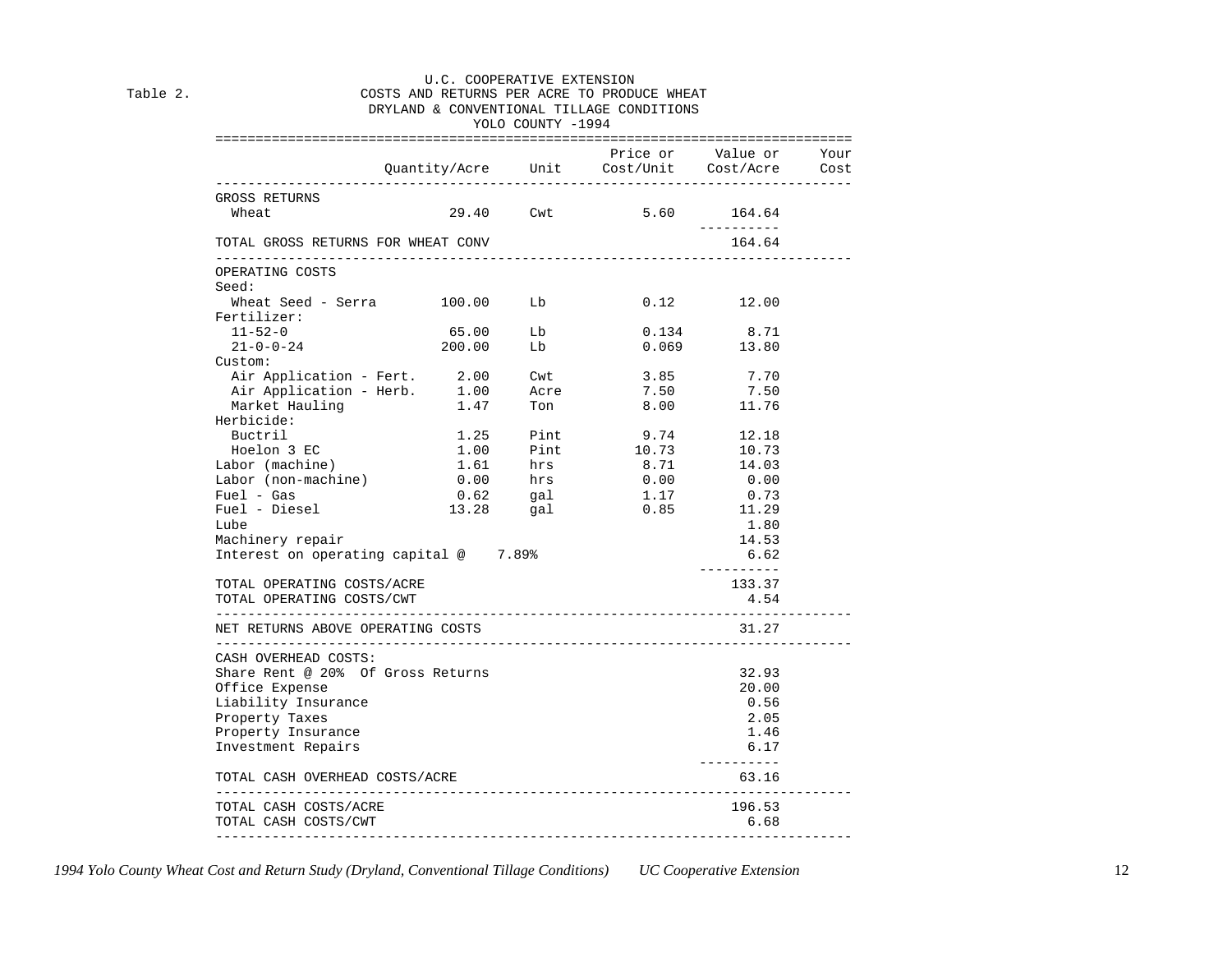| Table 3                                    |       |      |                   |            |      |      | YOLO COUNTY - 1994 |            | U.C. COOPERATIVE EXTENSION<br>DRYLAND & CONVENTIONAL TILLAGE CONDITIONS |            | MONTHLY CASH COSTS PER ACRE TO PRODUCE WHEAT |      |                          |      |      |                   |                         |        |
|--------------------------------------------|-------|------|-------------------|------------|------|------|--------------------|------------|-------------------------------------------------------------------------|------------|----------------------------------------------|------|--------------------------|------|------|-------------------|-------------------------|--------|
| Beginning MAR 93                           | MAR   | APR  | MAY               | <b>JUN</b> | JUL  | AUG  | SEP                | <b>OCT</b> | <b>NOV</b>                                                              | <b>DEC</b> | JAN                                          | FEB  | MAR                      | APR  | MAY  | JUN               | JUL                     | TOTAL  |
| Ending<br>JUL 94                           | 93    | 93   | 93                | 93         | 93   | 93   | 93                 | 93         | 93                                                                      | 93         | 94                                           | 94   | 94                       | 94   | 94   | 94                | 94                      |        |
| Cultural:                                  |       |      |                   |            |      |      |                    |            |                                                                         |            |                                              |      |                          |      |      |                   |                         |        |
| Plow Fallow Ground                         | 13.59 |      |                   |            |      |      |                    |            |                                                                         |            |                                              |      |                          |      |      |                   |                         | 13.59  |
| Disc Field - 2X                            |       |      | 13.69             |            |      |      |                    |            |                                                                         |            |                                              |      |                          |      |      |                   |                         | 13.69  |
| Plant                                      |       |      |                   |            |      |      |                    |            | 24.83                                                                   |            |                                              |      |                          |      |      |                   |                         | 24.83  |
| Apply Fertilizer                           |       |      |                   |            |      |      |                    |            | 21.50                                                                   |            |                                              |      |                          |      |      |                   |                         | 21.50  |
| Apply Herbicide                            |       |      |                   |            |      |      |                    |            |                                                                         |            | 30.41                                        |      |                          |      |      |                   |                         | 30.41  |
| Pickup Truck Use                           | 0.19  | 0.19 | 0.19              | 0.19       | 0.19 | 0.19 | 0.19               | 0.19       | 0.19                                                                    | 0.19       | 0.19                                         | 0.19 | 0.19                     | 0.19 | 0.19 | 0.19              |                         | 2.97   |
| TOTAL CULTURAL COSTS                       | 13.77 |      | 0.19 13.87        | 0.19       | 0.19 | 0.19 | 0.19               |            | 0.19 46.51                                                              |            | 0.19 30.59                                   | 0.19 | 0.19                     | 0.19 | 0.19 | 0.19              |                         | 106.98 |
| Harvest:                                   |       |      |                   |            |      |      |                    |            |                                                                         |            |                                              |      |                          |      |      |                   |                         |        |
| Combine Grain                              |       |      |                   |            |      |      |                    |            |                                                                         |            |                                              |      |                          |      |      | 8.02              |                         | 8.02   |
| Haul To Market                             |       |      |                   |            |      |      |                    |            |                                                                         |            |                                              |      |                          |      |      | 11.76             |                         | 11.76  |
| TOTAL HARVEST COSTS                        |       |      |                   |            |      |      |                    |            |                                                                         |            |                                              |      |                          |      |      | 19.78             |                         | 19.78  |
| Interest on oper.<br>capital               | 0.09  | 0.09 | 0.18              | 0.18       | 0.19 | 0.19 | 0.19               | 0.19       | 0.49                                                                    | 0.50       | 0.70                                         | 0.70 | 0.70                     | 0.70 | 0.70 | 0.83              |                         | 6.62   |
| TOTAL OPERATING                            | 13.86 |      | 0.28 14.06        | 0.37       | 0.37 | 0.37 | 0.37               |            | 0.3747.01                                                               |            | $0.68$ 31.29                                 | 0.88 | 0.89                     | 0.89 |      | 0.8920.80         |                         | 133.37 |
| COSTS/ACRE<br>TOTAL OPERATING<br>COSTS/CWT | 0.47  | 0.01 | 0.48              | 0.01       | 0.01 | 0.01 | 0.01               | 0.01       | 1.60                                                                    | 0.02       | 1.06                                         | 0.03 | 0.03                     | 0.03 |      | $0.03 \quad 0.71$ |                         | 4.54   |
| OVERHEAD:                                  |       |      |                   |            |      |      |                    |            |                                                                         |            |                                              |      |                          |      |      |                   |                         |        |
| Share Rent @ 20% Of<br>Gross Returns       |       |      |                   |            |      |      |                    |            |                                                                         |            |                                              |      |                          |      |      |                   | 32.93                   | 32.93  |
| Office Expense                             | 1.25  |      |                   |            |      |      |                    |            |                                                                         |            | 1.25                                         |      | 1.25 1.25 1.25 1.25 1.25 |      |      |                   |                         | 20.00  |
| Liability Insurance                        |       |      |                   |            |      |      |                    |            |                                                                         |            | 0.56                                         |      |                          |      |      |                   |                         | 0.56   |
| Property Taxes                             |       |      |                   |            |      |      |                    |            |                                                                         |            | 2.05                                         |      |                          |      |      |                   |                         | 2.05   |
| Property Insurance                         |       |      |                   |            | 0.73 |      |                    |            |                                                                         |            | 0.73                                         |      |                          |      |      |                   |                         | 1.46   |
| Investment Repairs                         | 0.51  | 0.51 | 0.51              | 0.51       | 0.51 | 0.51 | 0.51               | 0.51       | 0.51                                                                    | 0.51       | 0.51                                         | 0.51 |                          |      |      |                   |                         | 6.17   |
| TOTAL CASH OVERHEAD<br>COSTS               | 1.76  | 1.76 | 1.76              | 1.76       | 2.49 | 1.76 | 1.76               | 1.76       | 1.76                                                                    | 1.76       | 5.10                                         | 1.76 | 1.25                     | 1.25 |      | 1.25 1.25 32.93   |                         | 63.16  |
| TOTAL CASH COSTS/ACRE                      | 15.63 |      | 2.04 15.82        | 2.13       | 2.86 | 2.14 | 2.14               |            | 2.14 48.77                                                              |            | 2.45 36.39                                   | 2.65 | 2.14                     | 2.14 |      |                   | 2.14 22.05 32.93 196.53 |        |
| TOTAL CASH COSTS/CWT                       | 0.53  |      | $0.07 \quad 0.54$ | 0.07       | 0.10 | 0.07 | 0.07               |            | $0.07$ 1.66                                                             |            | $0.08$ 1.24                                  | 0.09 | 0.07                     | 0.07 |      | $0.07$ 0.75 1.12  |                         | 6.68   |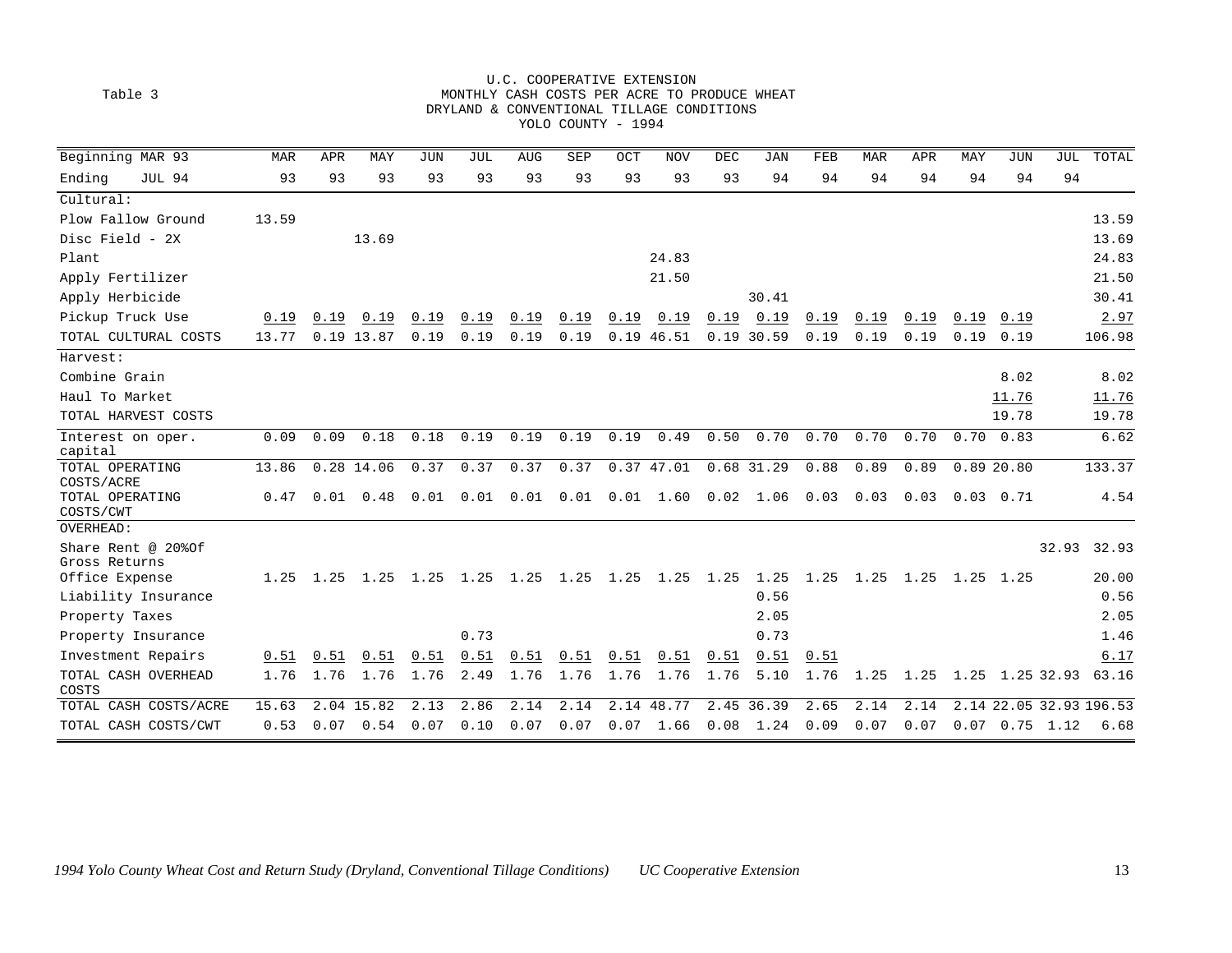#### U.C. COOPERATIVE EXTENSION WHOLE FARM ANNUAL EQUIPMENT, INVESTMENT, AND BUSINESS OVERHEAD COSTS DRYLAND & CONVENTIONAL TILLAGE CONDITIONS YOLO COUNTY - 1994

#### ANNUAL EQUIPMENT COSTS

|                           |           | Yrs             | Depre-   | - Non-Cash Over. - - Cash Overhead - | Insur-                 |        |          |
|---------------------------|-----------|-----------------|----------|--------------------------------------|------------------------|--------|----------|
| Description<br>Yr         |           |                 |          | Price Life ciation Interest ance     |                        | Taxes  | Total    |
| 94 205 HP Crawler         | 149906    | 12              | 11242.90 | 3067.08                              | 587.86                 | 824.49 | 15722.33 |
| 94 Bankout Waqon - $SP1$  | 63523 10  |                 | 5717.10  | 1299.68                              | 249.10                 | 349.38 | 7615.26  |
| 94 Combine W/24' Head     | 117975    | 10              | 10017.70 | 2525.38                              | 484.03                 | 678.87 | 13705.98 |
| 94 Disc - Offset 21'      | 16988     | 15              | 1019.27  | 347.58                               | 66.62                  | 93.44  | 1526.91  |
| 94 Drill - 39'            | 43440     | 10              | 3909.60  | 888.78                               | 170.35                 | 238.92 | 5207.65  |
| 94 Pickup Truck - 1/2 Ton | 17240     | $7\overline{ }$ | 2216.57  | 352.73                               | 67.61                  | 94.82  | 2731.73  |
| 94 Plow - 8 Bottom        | 15812 15  |                 | 948.73   | 323.51                               | 62.01                  | 86.97  | 1421.22  |
| 94 Ringroller - 21'       | $5262$ 15 |                 | 315.73   |                                      | 107.66 20.63 28.94     |        | 472.96   |
| TOTAL                     | 430146    |                 | 35387.60 | 8912.40                              | 1708.21 2395.83        |        | 48404.04 |
| 45% of New Cost *         | 193566    |                 | 15924.42 |                                      | 4010.58 768.69 1078.12 |        | 21781.82 |
|                           |           |                 |          |                                      |                        |        |          |

\* Used to reflect a mix of new and used equipment.

 $1$  SP = self propelled

#### ANNUAL INVESTMENT COSTS

|                   |        |      |          | - Non-Cash Over. - ------ Cash Overhead ------ |         |         |          |          |
|-------------------|--------|------|----------|------------------------------------------------|---------|---------|----------|----------|
|                   |        | Yrs  | Depre-   |                                                | Insur-  |         |          |          |
| Description       | Price  | Life | ciation  | Interest                                       | ance    | Taxes   | Repairs  | Total    |
| INVESTMENT        |        |      |          |                                                |         |         |          |          |
| Carryall          | 13835  | 15   | 830.07   | 283.07                                         | 54.26   | 76.09   | 461.00   | 1704.49  |
| Equipment Shed    | 15551  | 20   | 699.80   | 318.17                                         | 60.98   | 85.53   | 311.00   | 1475.48  |
| Fuel Tanks        | 36545  | 20   | 1827.25  | 679.74                                         | 130.28  | 182.72  | 50.00    | 2869.99  |
| Fuel Waqon        | 4226   | 20   | 190.15   | 86.47                                          | 16.57   | 23.24   | 158.00   | 474.43   |
| Seed Truck        | 17160  | 15   | 1029.60  | 351.09                                         | 67.29   | 94.38   | 858.00   | 2400.36  |
| Shop Buildings    | 73032  | 20   | 3651.60  | 1358.40                                        | 260.36  | 365.16  | 75.00    | 5710.52  |
| Shop Tools        | 11000  | 10   | 990.00   | 225.06                                         | 43.14   | 60.50   | 100.00   | 1418.70  |
| Storage Shed      | 24668  | 20   | 1109.95  | 504.75                                         | 96.74   | 135.69  | 493.00   | 2340.13  |
| Trailer - Lowbed  | 10000  | 15   | 600.00   | 204.60                                         | 39.21   | 55.00   | 67.00    | 965.81   |
| Trailers - 2 Each | 40000  | 5.   | 7200.00  | 818.40                                         | 156.86  | 220.00  | 0.00     | 8395.26  |
| Truck Tractor     | 80000  | 5.   | 14400.00 | 1636.80                                        | 313.72  | 440.00  | 8000.00  | 24790.52 |
| TOTAL INVESTMENT  | 326017 |      | 32528.42 | 6466.55                                        | 1239.41 | 1738.31 | 10573.00 | 52545.69 |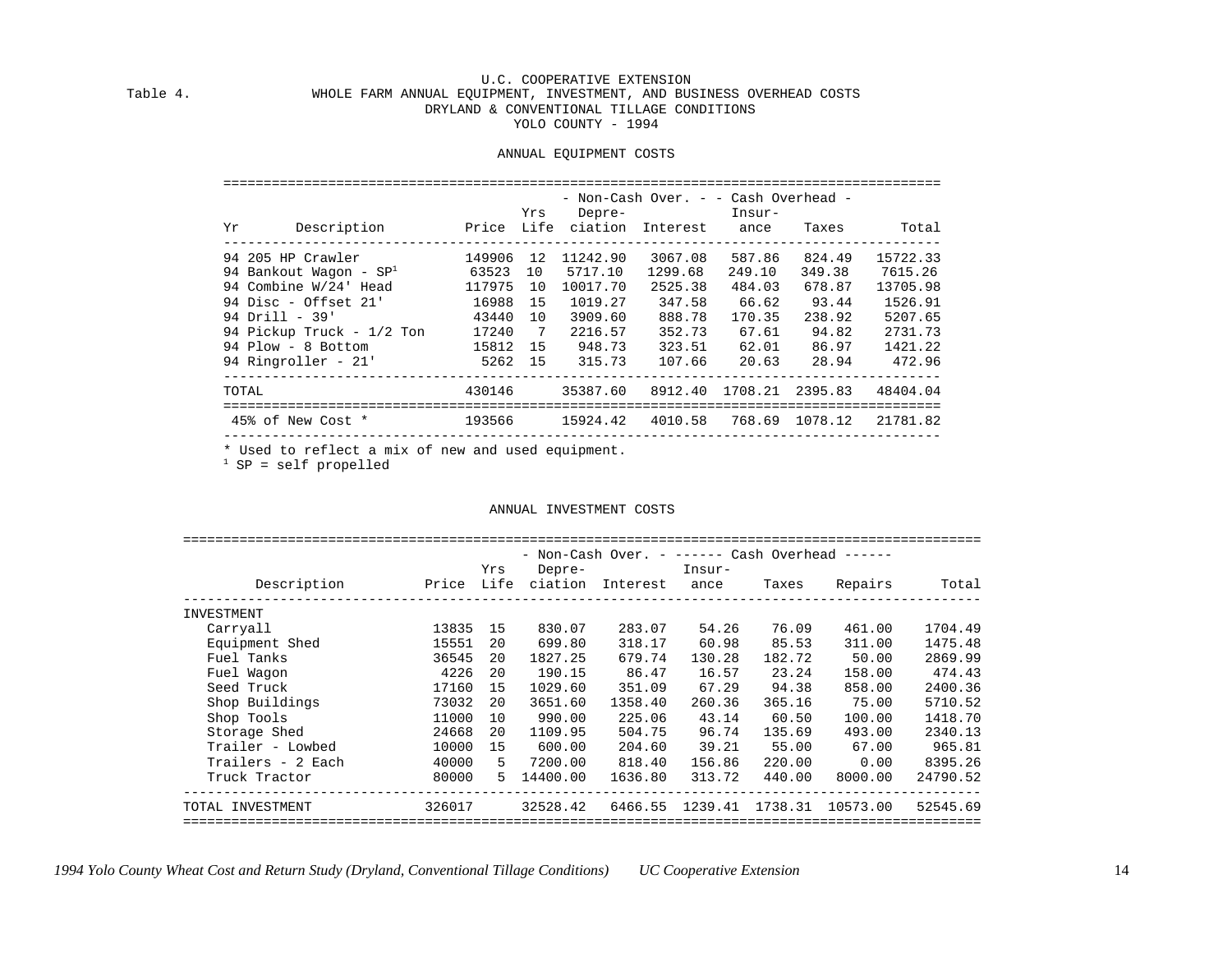#### U.C. COOPERATIVE EXTENSION DRYLAND & CONVENTIONAL TILLAGE CONDITIONS YOLO COUNTY - 1994 Table 4. Continued

#### ANNUAL BUSINESS OVERHEAD COSTS

| Description                       | Units/<br>Farm | Unit | Price/<br>Unit | Total<br>Cost |
|-----------------------------------|----------------|------|----------------|---------------|
| Liability Insuranc                | 1715.00        | Acre | 0.56           | 960.40        |
| Office Expense                    | 1715.00        | Acre | 20.00          | 34300.00      |
| Share Rent @ 20% Of Gross Returns | 150.00         | Acre | 32.93          | 4939.50       |
|                                   |                |      |                |               |

 U.C. COOPERATIVE EXTENSION HOURLY EQUIPMENT COSTS DRYLAND & CONVENTIONAL TILLAGE CONDITIONS YOLO COUNTY - 1994 ==================================================================================================================

|                                 | Actual<br>Hours | Depre- | $-Non-Cash Over. -$ - Cash Overhead - -------- Operating | Insur- |       |         | Fuel & | $----------$<br>Total | Total     |
|---------------------------------|-----------------|--------|----------------------------------------------------------|--------|-------|---------|--------|-----------------------|-----------|
| Yr Description                  | Used            |        | ciation Interest                                         | ance   | Taxes | Repairs | Lube   | Oper.                 | Costs/Hr. |
| 94 205 HP Crawler               | 999.8           | 5.06   | 1.38                                                     | 0.26   | 0.37  | 5.62    | 11.63  | 17.25                 | 24.33     |
| 94 Bankout Waqon - $SP^{\perp}$ | 199.4           | 12.90  | 2.93                                                     | 0.56   | 0.79  | 6.34    | 1.83   | 8.17                  | 25.35     |
| 94 Combine W/24' Header         | 199.6           | 22.59  | 5.69                                                     | 1.09   | 1.53  | 16.08   | 8.51   | 24.59                 | 55.49     |
| 94 Disc - Offset $21'$          | 166.0           | 2.76   | 0.94                                                     | 0.18   | 0.25  | 3.66    | 0.00   | 3.66                  | 7.80      |
| $94$ Drill - $39'$              | 119.5           | 14.72  | 3.35                                                     | 0.64   | 0.90  | 16.34   | 0.00   | 16.34                 | 35.95     |
| 94 Pickup Truck - 1/2 Ton       | 284.9           | 3.50   | 0.56                                                     | 0.11   | 0.15  | 2.35    | 5.05   | 7.40                  | 11.71     |
| 94 Plow - 8 Bottom              | 166.0           | 2.57   | 0.88                                                     | 0.17   | 0.24  | 3.41    | 0.00   | 3.41                  | 7.26      |
| 94 Ringroller - 21'             | 166.0           | 0.86   | 0.29                                                     | 0.06   | 0.08  | 1.13    | 0.00   | 1.13                  | 2.42      |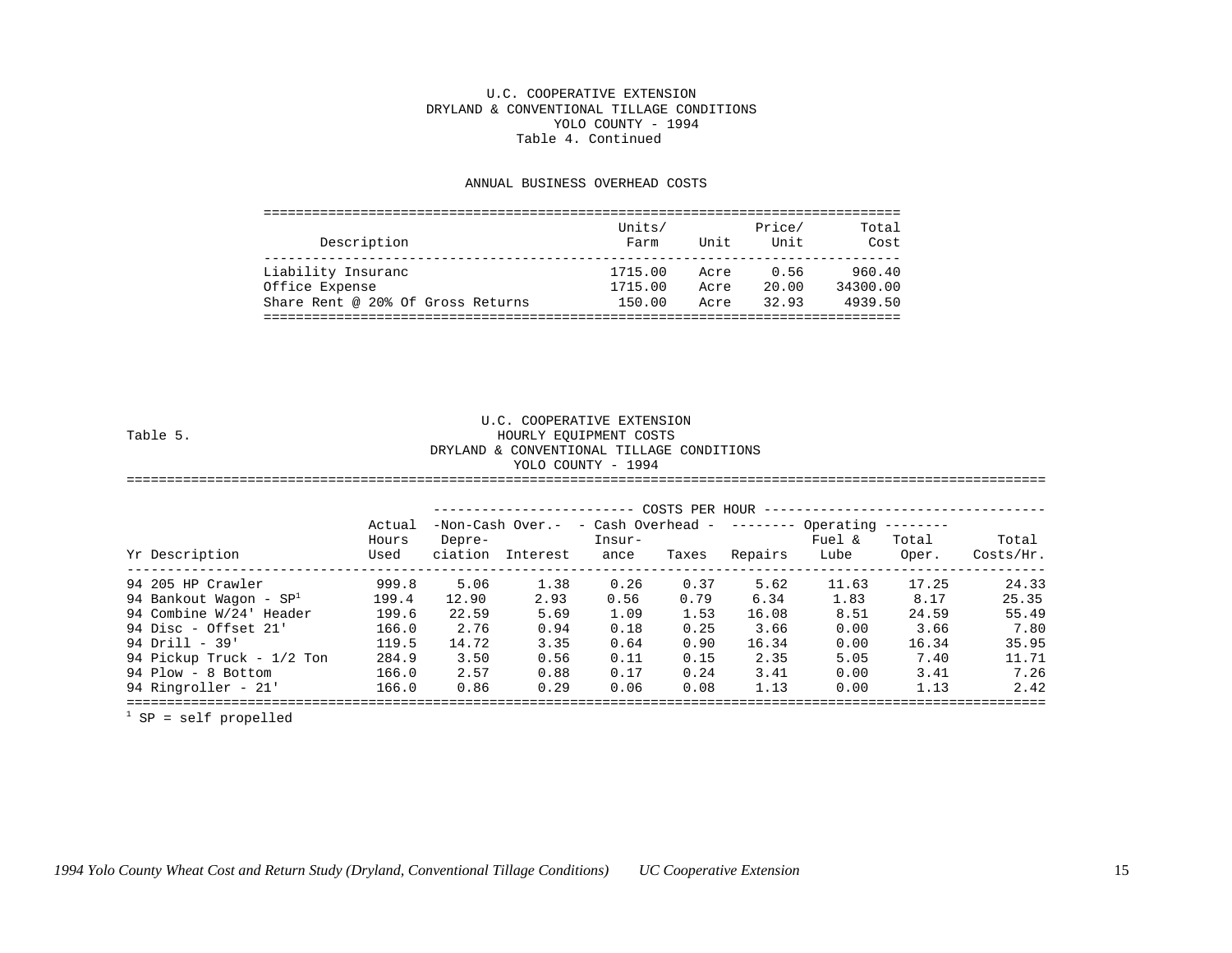#### U.C. COOPERATIVE EXTENSION Table 6. Table 6. DRYLAND & CONVENTIONAL TILLAGE CONDITIONS YOLO COUNTY - 1994

| COSTS PER ACRE AT VARYING YIELDS TO PRODUCE CONVENTIONALLY TILLED WHEAT                                                           |                     |  |                                          |  |                 |
|-----------------------------------------------------------------------------------------------------------------------------------|---------------------|--|------------------------------------------|--|-----------------|
|                                                                                                                                   |                     |  | YIELD (CWT/ACRE)<br>10 15 20 25 30 35 40 |  |                 |
| OPERATING COSTS/ACRE:<br>$107 \qquad 107 \qquad 107 \qquad 107 \qquad 107 \qquad 107 \qquad 107$<br>Cultural Cost<br>Harvest Cost | 7 10 13 17 20 24 27 |  |                                          |  |                 |
| Interest on operating capital $\begin{array}{cccc} 7 & 7 & 7 & 7 & 7 \end{array}$                                                 |                     |  |                                          |  | $7\phantom{.0}$ |
| TOTAL OPERATING COSTS/ACRE 120 124 127 130 134 137 141<br>TOTAL OPERATING COSTS/CWT 12.02 8.24 6.35 5.22 4.46 3.92 3.51           |                     |  |                                          |  |                 |
| CASH OVERHEAD COSTS/ACRE 63 63 63 63 63 63 63                                                                                     |                     |  |                                          |  |                 |
| TOTAL CASH COSTS/ACRE 183 187 190 193 197 200 204<br>TOTAL CASH COSTS/CWT 18.30 12.43 9.50 7.74 6.57 5.73                         |                     |  |                                          |  | 5.10            |
| NON-CASH OVERHEAD COSTS/ACRE 37 38 39 40 41 42 43                                                                                 |                     |  |                                          |  |                 |
| 220 225 229 234 238 242 247<br>TOTAL COSTS/ACRE<br>TOTAL COSTS/CWT 22.00 14.97 11.45 9.34 7.93 6.93 6.17                          |                     |  |                                          |  |                 |

NET RETURNS PER ACRE ABOVE OPERATING COSTS FOR CONVENTIONALLY TILLED WHEAT

| PRICE             |       |       | YIELD | (CWT/ACRE) |       |       |      |
|-------------------|-------|-------|-------|------------|-------|-------|------|
| (DOLLARS PER CWT) | 10    | 15    | 20    | 25         | 30    | 35    | 40   |
| 3.50              | $-85$ | $-71$ | $-57$ | $-43$      | $-29$ | $-15$ | $-1$ |
| 4.00              | $-80$ | $-64$ | $-47$ | $-30$      | $-14$ | 3     | 19   |
| 4.50              | $-75$ | $-56$ | $-37$ | $-18$      |       | 20    | 39   |
| 5.00              | $-70$ | $-49$ | $-27$ | $-5$       | 16    | 38    | 59   |
| 5.50              | $-65$ | $-41$ | $-17$ | 7          | 31    | 55    | 79   |
| 6.00              | $-60$ | $-34$ | $-7$  | 20         | 46    | 73    | 99   |
| 6.50              | $-55$ | $-26$ | 3     | 32         | 61    | 90    | 119  |
|                   |       |       |       |            |       |       |      |